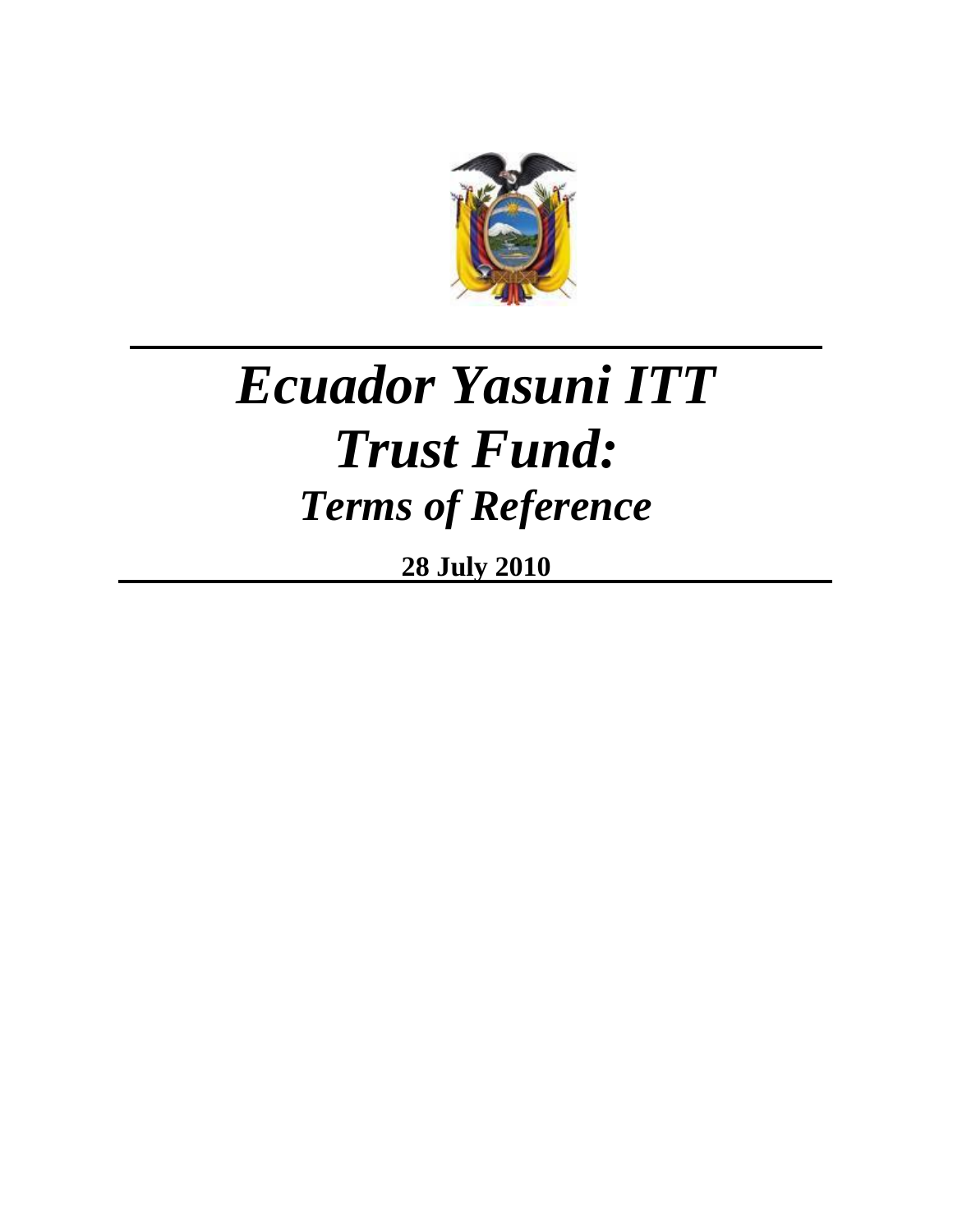#### **Table of Content**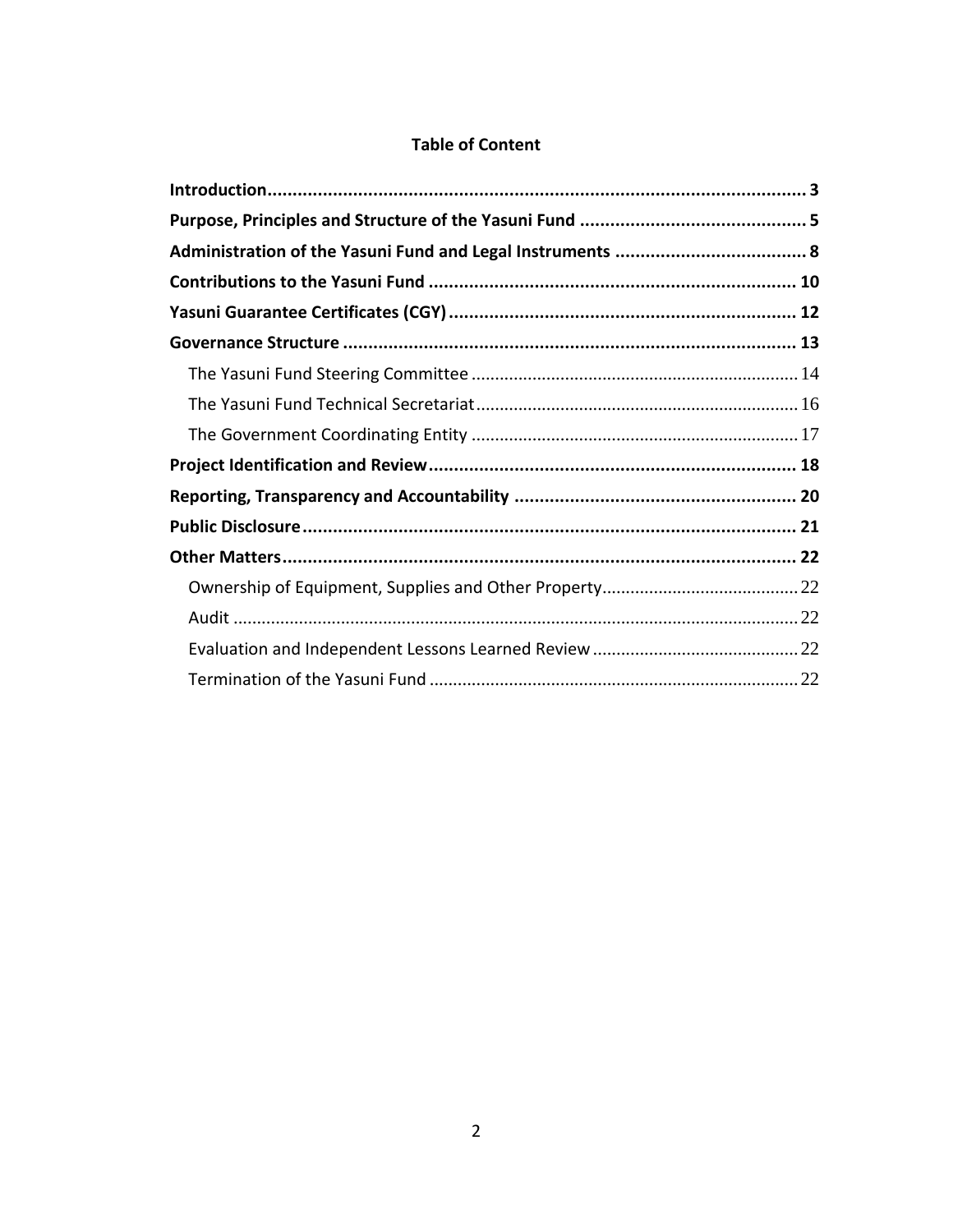#### **The Ecuador Yasuni ITT Trust Fund Terms of Reference**

#### <span id="page-2-0"></span>**Introduction**

1. Ecuador is one of the most biologically diverse countries in the world, and is also noted for the richness and variety of its indigenous cultures. In 1972 the country became an oil exporter, and since then this product has been the centerpiece of the national economy. The environmental and social impacts of the oil industry have been dramatic; however this situation is changing due to government policies in effect since 2007.

2. In light of the recent confirmation of large deposits of heavy crude oil in the Ishpingo Tambococha Tiputini (ITT) field, which is located in the Yasuni National Park, one of the most important and diverse biological reserves in the world and home to the Tagaeri-Taromenane, indigenous peoples living in voluntary isolation, President Rafael Correa announced to the United Nations that Ecuador had decided to maintain the crude oil in the ITT field indefinitely underground within the Yasuni National Park, in order to put social and environmental values first, and to explore other ways to benefit the country economically. If the international community cooperates with Ecuador by contributing at least half of the revenue that the Government of Ecuador (hereinafter referred to as the "Government") would receive by extracting the oil, the Government would initially assume up to half of the opportunity cost of keeping the oil underground, becoming the first contributor to this Initiative.

3. The Ecuadorian initiative proposes non-exploitation of the Yasuni-ITT field, one of the most important oil reserves in the country, located in the Yasuni National Park. In this way, Ecuador will forgo close to one billion barrels of heavy crude reserves, and in turn become the first developing country to propose an effective, quantifiable, and verifiable carbon abatement model.

4. President Rafael Correa's vision of this pioneer proposal, unprecedented in the history of an oil-dependent country, has been received favorably by several governments and organizations around the world. The initiative also proposes a new cooperative model between developed and developing countries. It is an opportunity for the world to consider more just and equitable paradigms of sustainable development, which in Ecuador is conceived as *sumak kawsay* or life at its fullest.

5. As part of Ecuador's commitment to indefinitely refrain from extracting the 846 million barrels of heavy crude oil reserves in the ITT field, within the Yasuni National Park,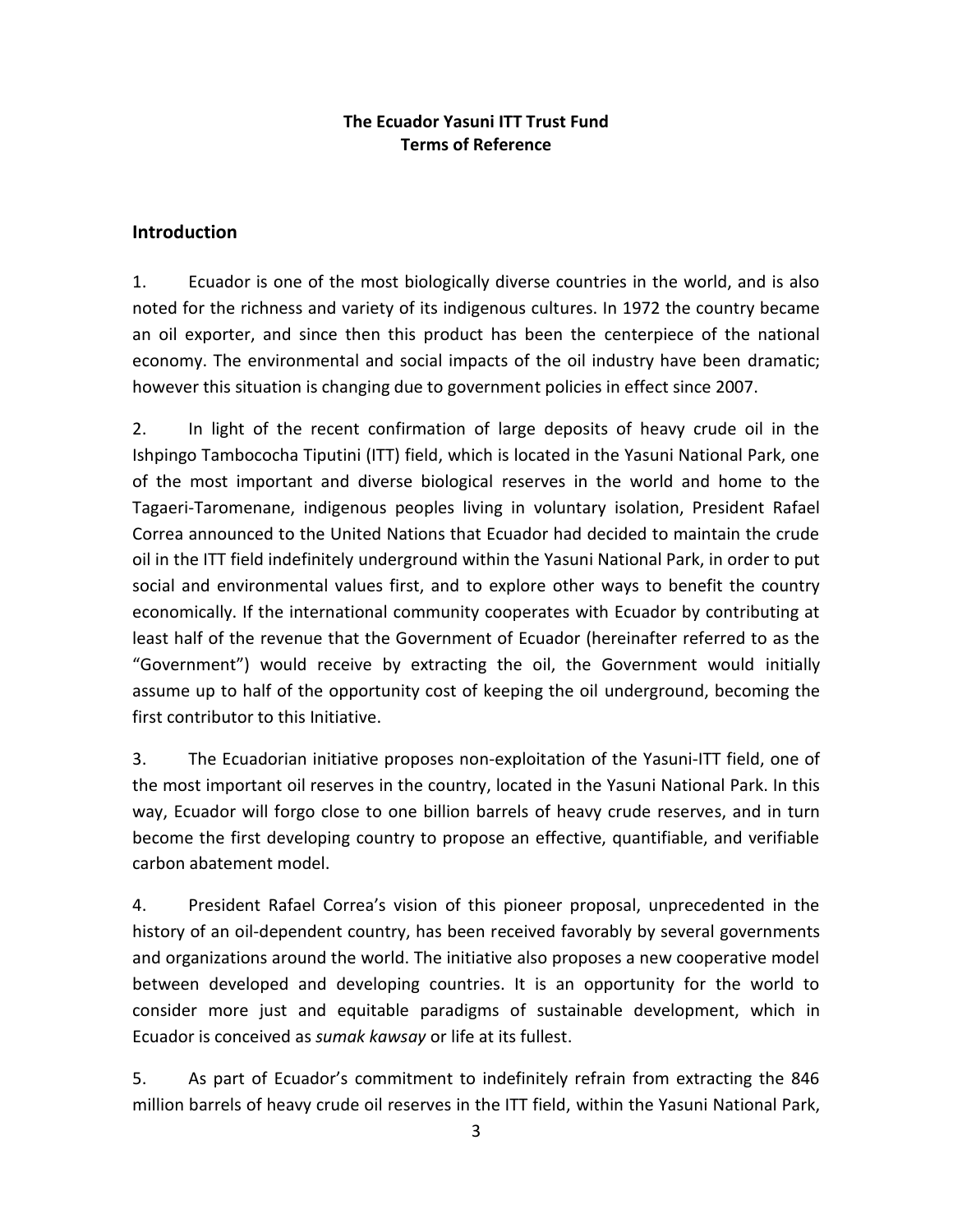currently estimated at US\$ 7.2 billion, and prevent the emission of 407 million metric tons of Carbon Dioxide (CO<sub>2</sub>) which would result from burning these fossil fuels, it has established the Yasuni ITT Trust Fund (hereafter referred to as "Yasuni Fund"), to enable the international community to channel financial contributions towards reduction of  $CO<sub>2</sub>$ emissions, preservation of cultural and biological diversity and poverty reduction – part of the key development objectives of the internationally agreed Millennium Development Goals. The Yasuni Fund will enable the Government to address climate change and sustainable development challenges by changing the energy matrix of the country, through investment in environmentally friendly and socially inclusive renewable energy projects such as hydro, geothermal, solar, wind, biomass and tidal power plants.

6. The Yasuni Fund will be administered by the United Nations Development Programme (UNDP), an international organization with experience and a demonstrated record in the administration of trust funds. It will be governed and overseen by a Steering Committee led by the Government, with the participation of representatives from Contributors, Ecuadorian civil society, and development partners. Contributors to the Yasuni Fund include Governments, Private and Public entities, including Intergovernmental and Non-Governmental Organizations, and individuals (hereinafter referred to as "Contributors").

7. The Government has taken the initiative to establish a comprehensive governance and management structure for the Yasuni Fund, including:

- (a) Administration by UNDP through its Multi-Donor Trust Fund Office (MDTF Office);
- (b) Guarantees for non-exploitation of Yasuni-ITT petroleum reserves to the Ecuadorian society and the international community;
- (c) Use of international standards and systems for financial oversight, accountability and transparency;
- (d) Governance of the Yasuni Fund activities, including oversight of financial management taking into account the national laws, regulations, rules, directives and procedures, and accountability framework of Ecuador (hereinafter referred to as the "National Regulatory Framework") and the development and approval of the Yasuni Fund portfolio of activities, in accordance with Paragraph 25;
- (e) Participation of the Yasuni Fund Contributors in the governance process;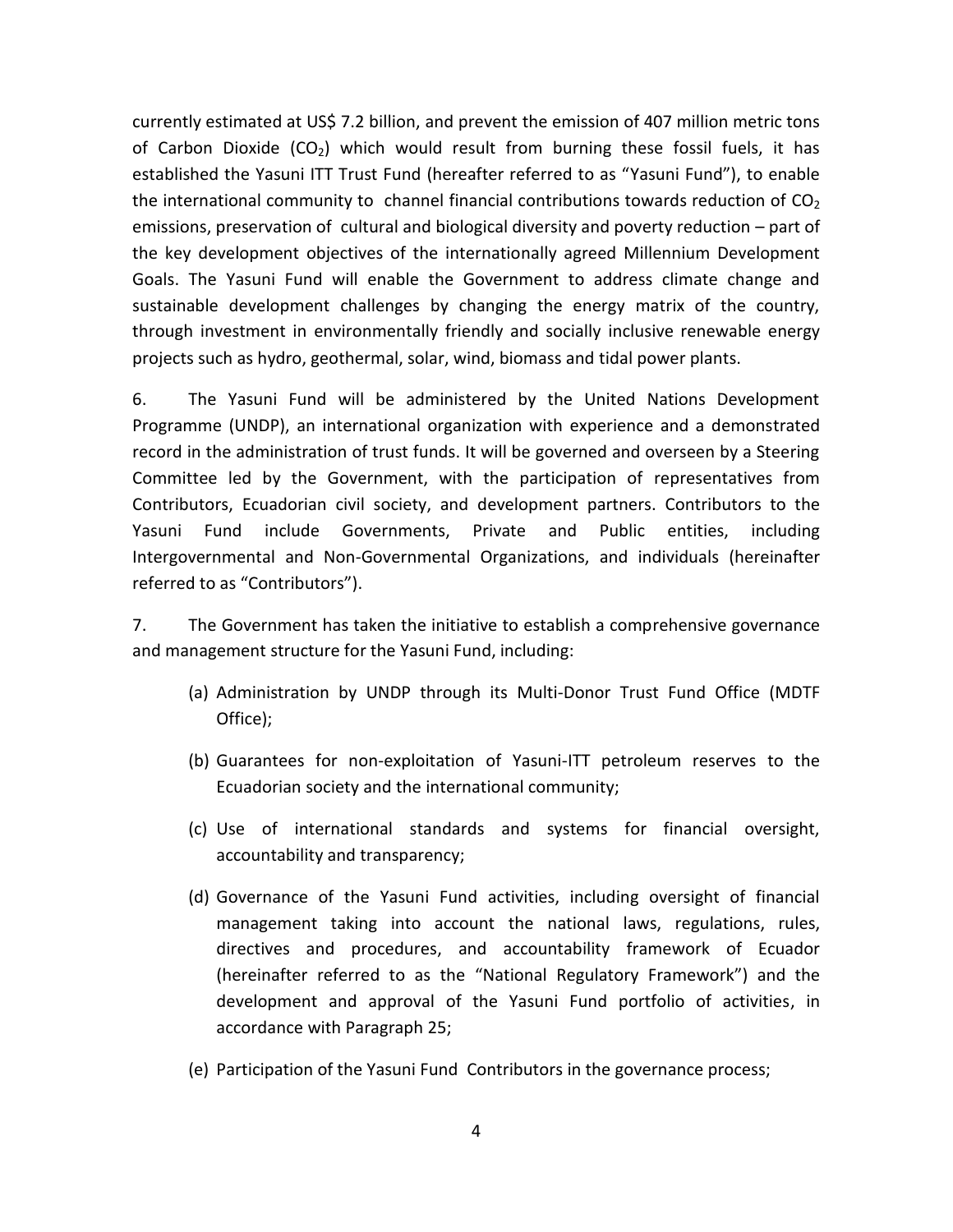- (f) Assessment of proposed Yasuni Fund activities, based on the technical merits, and the principles of independence and impartiality;
- (g) Government-wide coordination and participation in development of the Yasuni Fund portfolio, for both the Capital Fund Window and the Revenue Fund Window described below; and
- (h) Ongoing monitoring and evaluation of all Yasuni Fund activities.

# <span id="page-4-0"></span>**Purpose, Principles and Structure of the Yasuni Fund**

8. The Yasuni Fund, which will have two windows - a **Capital Fund Window** and a **Revenue Fund Window** - is established to assist the Government finance the following strategic sustainable development programmes, within the guidelines of the Ecuadorian National Development Plan:

**a) Effectively prevent deforestation and conserve ecosystems, particularly the national system of natural protected areas, including its buffer zones**. The total surface area currently under State's protection amounts approximately 20% of Ecuador's territory, one of the highest percentages in the world. Properly conserving the Yasuni National Park would also allow the Tagaeri and Taromenane indigenous peoples to remain in voluntary isolation.

**b) Reforestation, afforestation, natural regeneration and appropriate management of one million hectares of forest** owned by small and medium landholders, on land that is currently threatened by soil degradation. Also a substantial reduction in the current rate of deforestation, considered to be one of the highest in South America. This program includes watershed management.

**c) Renewable energy and increase of national energy efficiency** and energy savings, including investment in environmentally friendly and socially inclusive renewable energy plants: Hydro, geothermal, solar, wind, biomass, and tidal. Also, financial support for energy efficiency in industry and homes is considered.

**d) Promote social development in the Initiative's zones of influence**, with programs that include health, education, training, technical assistance and productive job creation in sustainable activities, such as ecotourism, agriculture, protection of ecosystems´ services and agro-forestry.

**e) Support research, science, technology and innovation** with programs that enhance: a) the generation of goods and services based on bio-knowledge, b) integrated river basin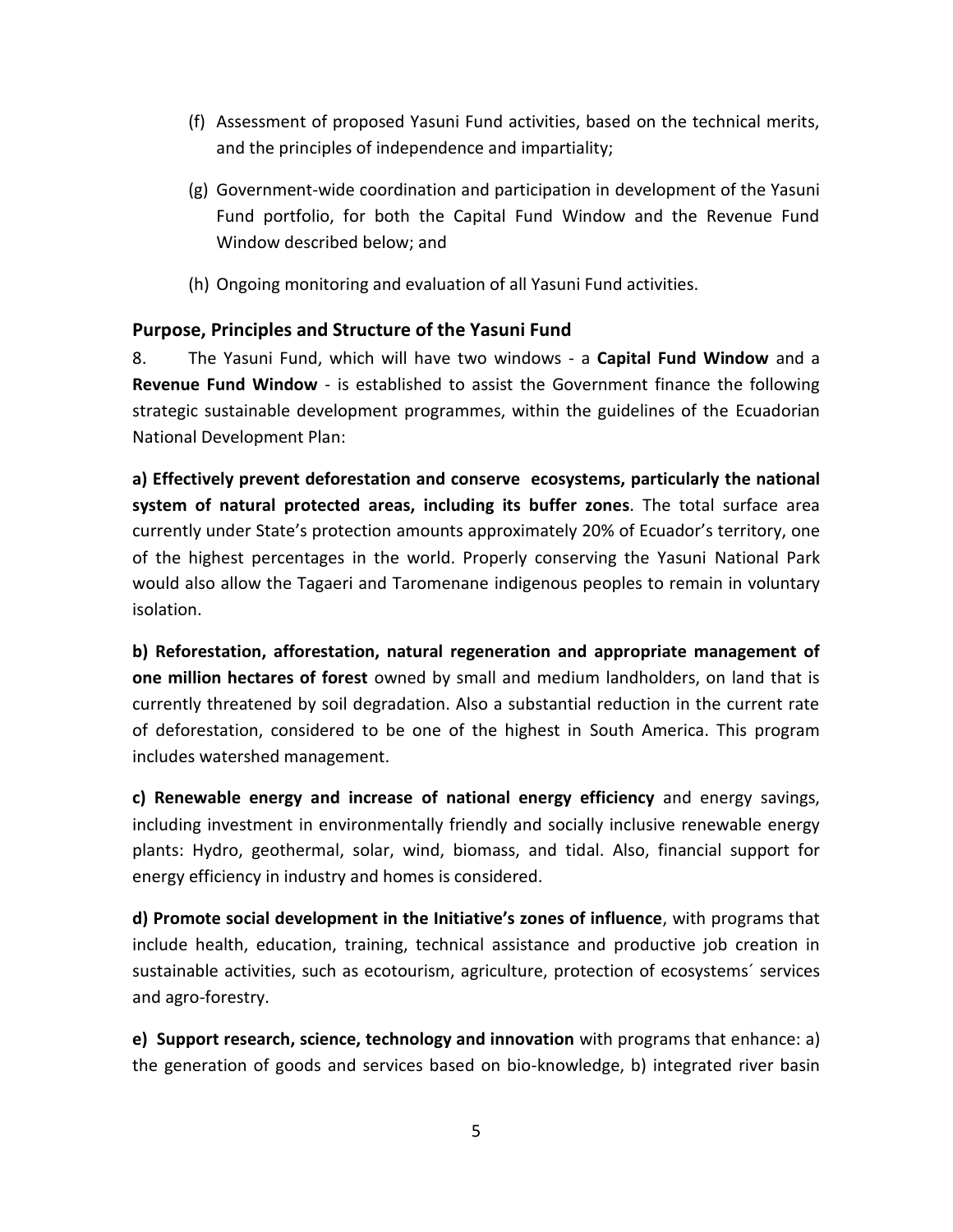management, and c) change in the energy matrix, prioritized in the Ecuadorian National Development Plan.

- 9. The following entities are involved in the Yasuni Fund:
	- (a) **The Ministry of Heritage through the Yasuni ITT Coordination Office has been designated as the Government Coordinating Entity** with a mandate to coordinate the development and implementation of the Yasuni Fund activities on behalf of the Government, promote Government-wide participation in the Yasuni Fund process and, ensure the exercise of oversight, accountability and transparency in relation to the portfolio implemented. The Yasuni ITT Coordination Office will work closely with the Ministry of Finance to coordinate all financial activities related to the Yasuni ITT. Annually the Ministry of Finance will incorporate the projected Capital and Revenue Fund resources as part of the National Budget.
	- (b) **Recipient Organizations**, national institutions responsible for the implementation of projects funded by the Capital Fund Window of the Yasuni Fund;
	- (c) **Implementing Organizations**, national institutions responsible for implementation of projects funded from the Revenue Fund Window of the Yasuni Fund; and
	- (d) **The Administrative Agent** entrusted with fund administration functions for the Yasuni Fund.

10. The funding flow of the Yasuni Fund is described in Figure 1 on page 6. The Capital Fund Window, which will be financed by contributions to the Yasuni Fund Account and/or the issuance or sale of Yasuni Guarantee Certificates (CGYs) to private and/or public entities, will be used to finance renewable energy projects submitted by Recipient Organizations.

11. The Revenue Fund Window of the Yasuni Fund shall be replenished with mandatory annual revenue payments received from Recipient Organizations for the use of the funds from the Capital Fund Window. The terms of payment of the Recipient Organizations will be approved by the Steering Committee. The Revenue Fund Window will be used to fund development projects within the framework of the strategic sustainable development programmes described in Paragraph 8 herein. The Revenue Fund Window projects will be implemented by national entities in accordance with the National Development Plan and the National Regulatory Framework.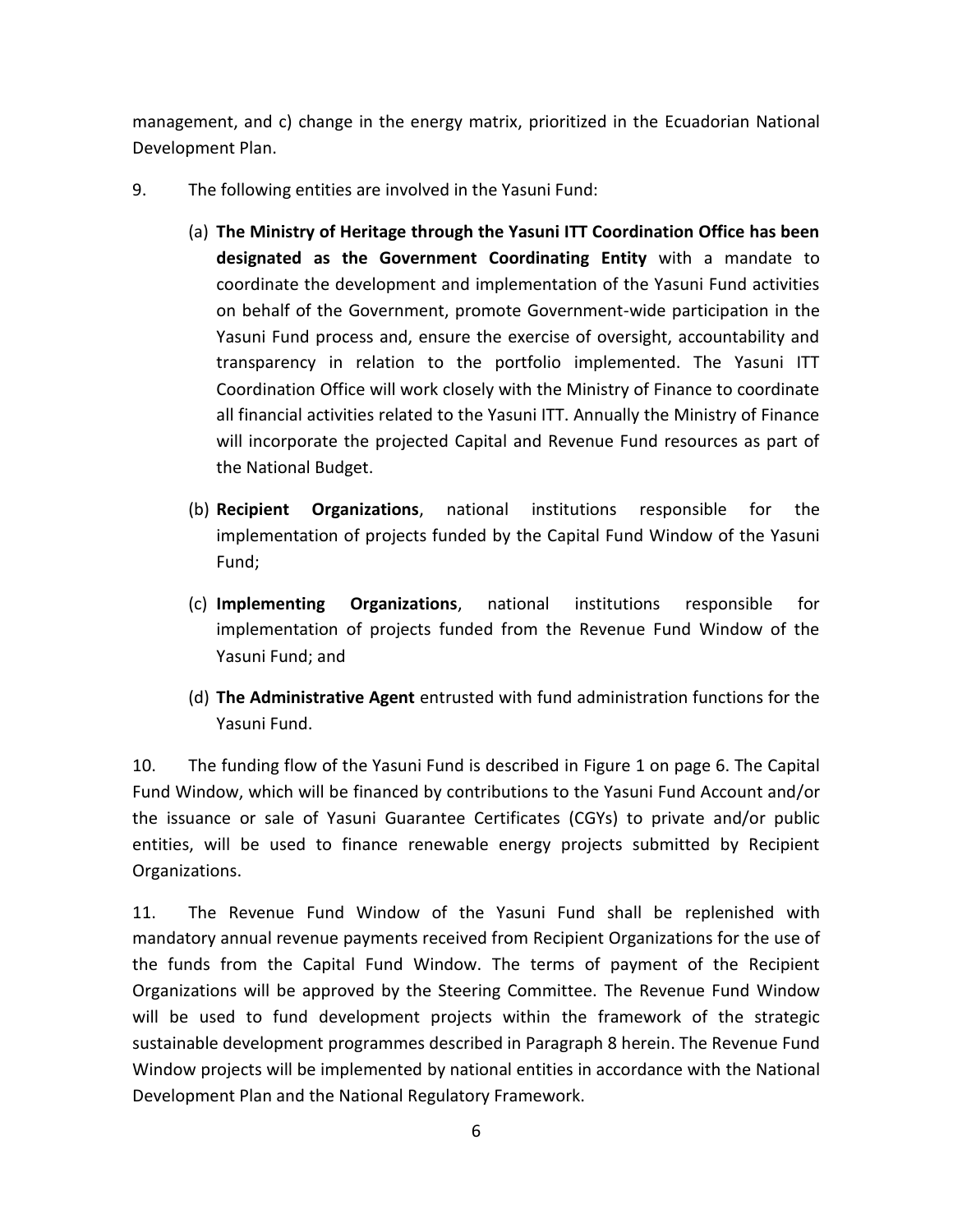

# Figure 1: Yasuni Fund- Funding Flow Chart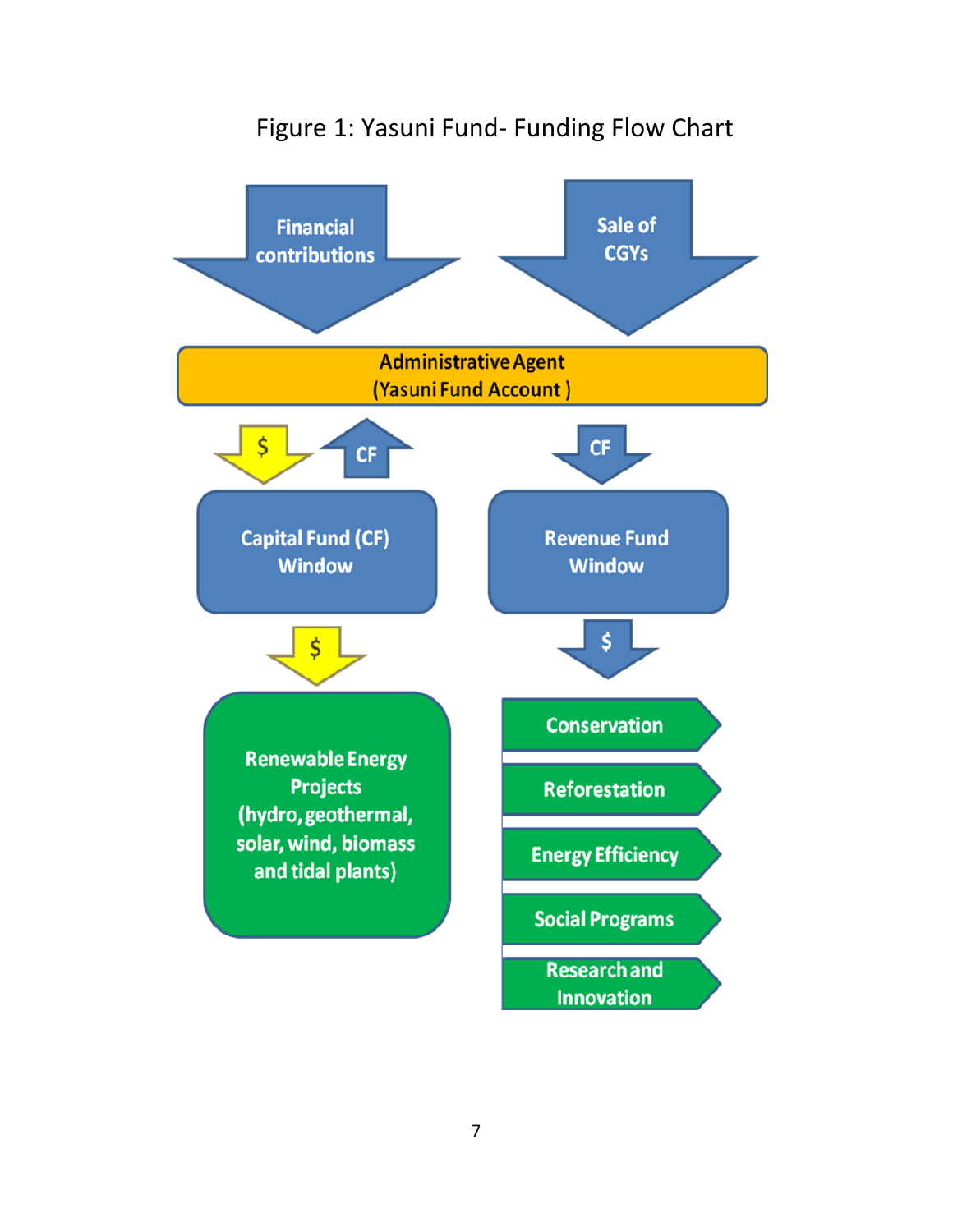- 12. The Yasuni Fund arr*a*ngements aim to ensure, in particular, that:
	- (a) Each project approved for funding is part of a Government-approved Yasuni-ITT Initiative priority programme according to the Ecuadorian National Development Plan;
	- (b) The activities financed are implemented by national implementation partners, under the overall ownership and leadership of the Government, to ensure sustainable local capacities;
	- (c) Funding and implementation are undertaken with full transparency and accountability, prompt delivery and efficient utilization of Yasuni Fund resources.

13. The Yasuni Fund mode of operation will enable the Government to oversee and guide the coordinated implementation of activities in the areas of the Yasuni Fund operations in accordance with its development agenda and ensure transparent fund administration and project implementation in accordance with international standards.

#### <span id="page-7-0"></span>**Administration of the Yasuni Fund and Legal Instruments**

14. The Yasuni Fund shall be administered by the UNDP through its MDTF Office, as Administrative Agent, providing management and other support services to the Government, in accordance with UNDP's regulations and rules. UNDP will establish a separate bank account for receipt of contributions to the Yasuni Fund.

- 15. The Yasuni Fund will be established upon the signing of:
	- (a) Memorandum of Agreement (MOA) between the Government and UNDP, as the Administrative Agent, for Management and Other Support Services related to the Yasuni Fund, including provisions related to the Government Coordinating Entity's overall accountability on behalf of the Government for funds approved for implementation by the Recipient Organizations of the Capital Fund Window and Implementing Organizations of the Revenue Fund Window; and,
	- (b) Standard Administrative Arrangements between the Administrative Agent and the Contributors to the Yasuni Fund, except for contributions under a minimum threshold to be established by the Steering Committee in its Rules of Procedures.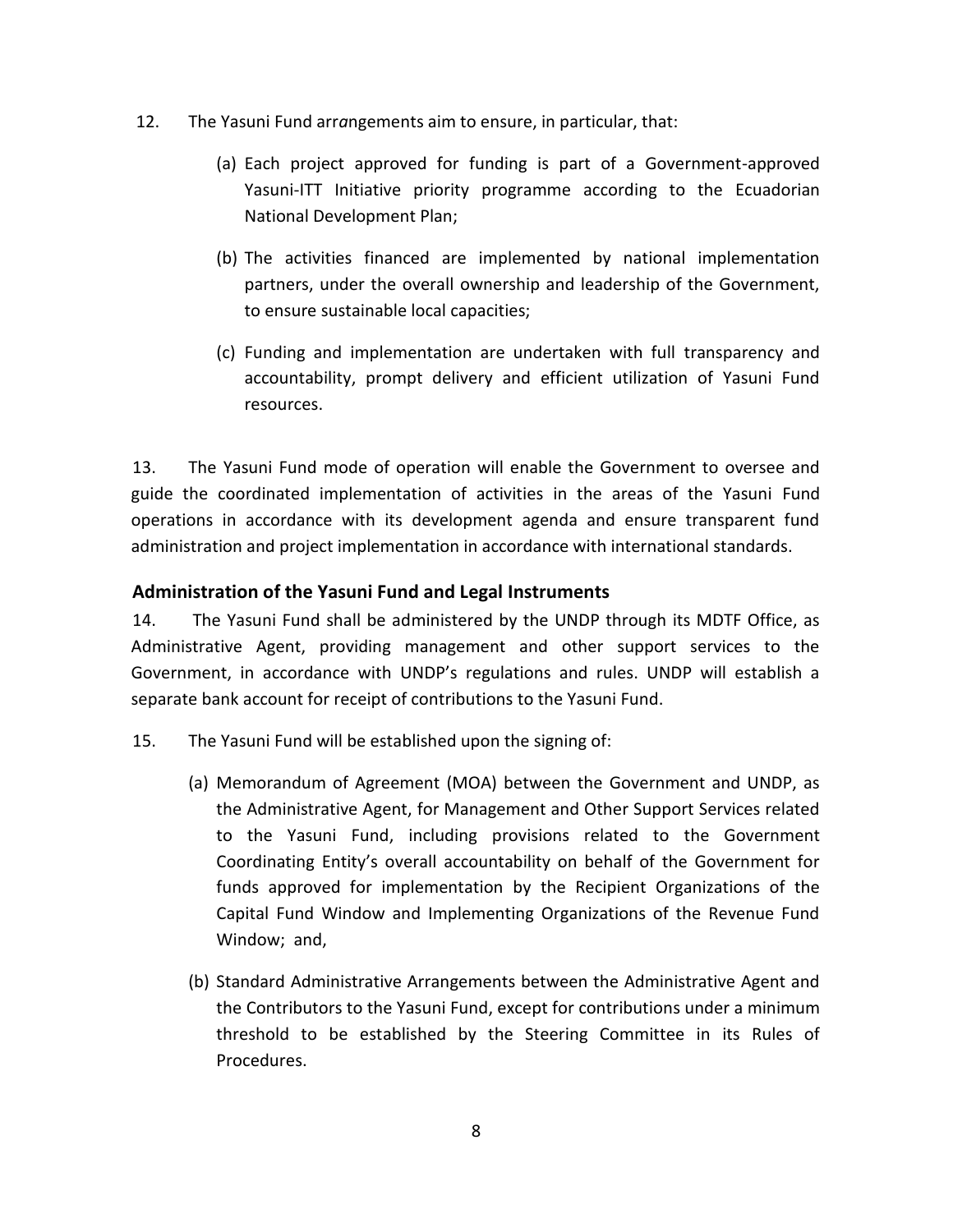- 16. The UNDP MDTF Office, as the Administrative Agent of the Yasuni Fund, will:
	- (a) Receive financial resources from Contributors and payments from the sale of CGYs and deposit those in the Yasuni Fund Account for transfer to the Capital Fund Account.
	- (b) Upon receipt of financial contributions, notify the Government and request it to issue within 30 days CGYs to Contributors equivalent to the amount contributed by each of them;
	- (c) Receive payments into the Yasuni Fund Account for transfer to the Capital Fund Window Account from the Government's placement and sale of CGYs to private and public entities;
	- (d) Administer the funds received, in accordance with UNDP regulations, rules, policies and directives and the Yasuni Fund TOR, including the provisions relating to winding up the Yasuni Fund Account and related matters;
	- (e) Subject to availability of funds and following agreements signed between the Government Coordinating Entity and Recipient Organizations, and after instruction from the Government Coordinating Entity, disburse the funds from the Capital Fund Window to each Recipient Organization for the Yasuni Fund projects in accordance with the decisions of the Yasuni Fund Steering Committee, taking into account the budget set out in the approved programmatic document<sup>1</sup>, as amended in writing from time to time by the Steering Committee;
	- (f) Receive annual revenue payments from the Recipient Organizations in the amount approved by the Yasuni Fund Steering Committee from the Capital Fund Window for each Recipient Organization, by initially deducting such amount before disbursement to the Recipient Organization and depositing the payments into the Revenue Fund Window, as the revenue payment for the first year, with subsequent payments falling due on the anniversary of the initial disbursement;
	- (g) Subject to availability of funds, and following the agreement signed between the Government Coordinating Entity and the Implementing Organizations

 $\overline{a}$ 

 $<sup>1</sup>$  As used in this document, an approved programmatic document refers to projects, programmes which are</sup> approved by the Yasuni Fund Steering Committee for fund allocation purposes.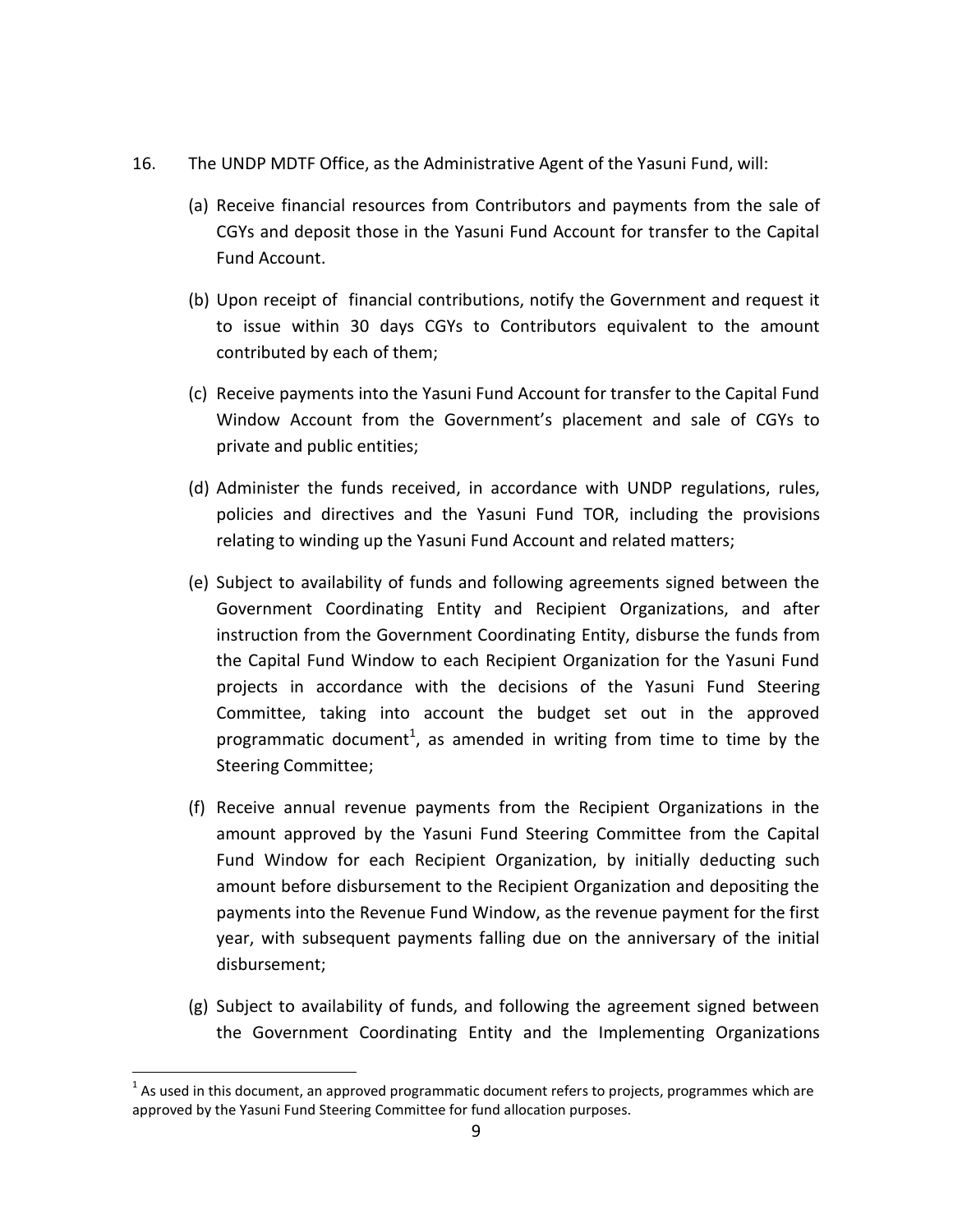carrying out activities financed from the Revenue Fund Window, disburse the funds from the Revenue Fund Window to the Implementing Organizations, in accordance with the decisions of the Steering Committee and the instruction of the Government Coordinating Entity, taking into account the budget set out in the approved programmatic document, as amended in writing from time to time by the Steering Committee;

- (h) Consolidate statements and reports, based on submissions provided to the Administrative Agent by the Government Coordinating Entity containing the submissions of each Recipient Organization of the Capital Fund Window and Implementing Organizations of the Revenue Fund Window, as set forth in Paragraph 47 below, and provide these to the Steering Committee and Contributors, through the Technical Secretariat;
- (i) Provide final reporting, including notification that the Yasuni Fund has been operationally completed, in accordance with the Yasuni Fund TOR;
- (j) Disburse funds to the Government Coordinating Entity for any additional costs of the tasks that the Steering Committee may decide to allocate in accordance with the Yasuni Fund TOR.

17. At the request of the Government, UNDP has agreed to provide fund administration services to the Yasuni Fund until there are no further contributions to the Yasuni Fund, as specified in Paragraph 22. The Steering Committee will undertake a comprehensive review of the Yasuni operations at a date to be determined by the Steering Committee and decide if UNDP can hand over the fund administration functions to a national successor or maintain UNDP or select another international organization as the fund administrator. If the Steering Committee decides that the fund administration should continue to be provided by another international organization, it will initiate a process, in consultation with the Government and the Contributors to the Yasuni Fund, to identify and reach agreement with such an organization that will assume all the responsibilities of UNDP as the Yasuni Fund Administrative Agent.

#### <span id="page-9-0"></span>**Contributions to the Yasuni Fund**

18. Contributions to the Yasuni Fund, as compensation for Ecuador's commitments to indefinitely refrain from extracting the 846 million barrels of heavy crude oil reserves in the ITT field located in the Yasuni National Park and preventing  $CO<sub>2</sub>$  emission of 407 million metric tons will be accepted from three main sources: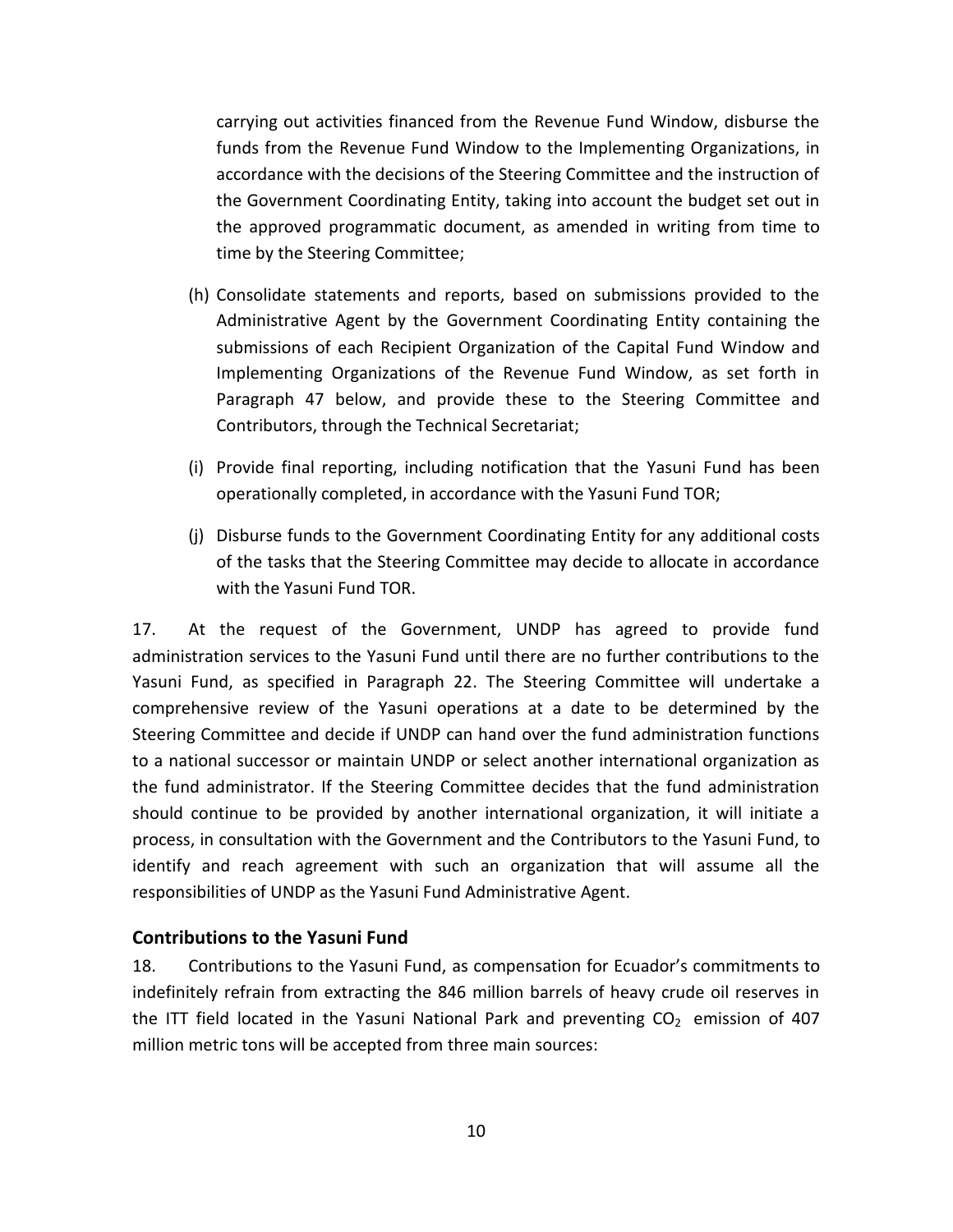- (a) contributions from Governments, Intergovernmental Entities, Non-Governmental Organizations, Private Foundations, Private-Sector Organizations, and individuals;
- (b) contributions from the public at large, through public fund-raising events following the prior approval of the Steering Committee, and
- (c) Income from the sale of CGYs by the Government to private and public entities in return for mitigating greenhouse gas emissions through avoidance of oil and gas extractions from the Yasuni area that is socially and environmentally sensitive, in accordance with Paragraph 27 herein.

19. Contributions to the Yasuni Fund will be made as unearmarked contributions. Their use will subsequently be approved by the Yasuni Fund Steering Committee on the basis of a transparent fund allocation criterion that will be agreed to by the Steering Committee, in accordance with Paragraph 8 above.

20. Contributions to the Yasuni Fund may be accepted in United States dollars or in any other currency that can be readily utilized. Such contributions shall be deposited into the bank account established by the UNDP MDTF Office. Funds received from Contributors will be received on account of the Government, and not as UNDP resources.

21. The value of a contribution payment, if made in a currency other than United States dollars, shall be determined by applying the United Nations operational rate of exchange in effect on the date of payment. Gains or losses on currency exchanges shall be recorded in the Yasuni Fund Account established by the Administrative Agent.

22. Contributions to the Yasuni Fund will be received until the CGYs have been issued or sold for 407 million metric tons of  $CO<sub>2</sub>$ , amounting to the maximum of the total avoided emissions, as stated in Paragraph 5.

23. Resources from the Yasuni Fund will be utilized for the purpose of meeting the direct costs of projects managed by the Yasuni Fund Recipient and Implementing Organizations. Details of such projects, including respective budgets and implementation partners (national entities, NGOs/civil society organizations, intergovernmental organizations) will be set out in the relevant project documents that will be reviewed by the Technical Secretariat and subsequently approved by the Steering Committee.

24. To cover the cost of the UNDP MDTF Office fund administration services specified in Paragraph 16, UNDP will submit an annual estimated cost of services to the Yasuni Fund Steering Committee, through the Technical Secretariat in the third quarter of the year, for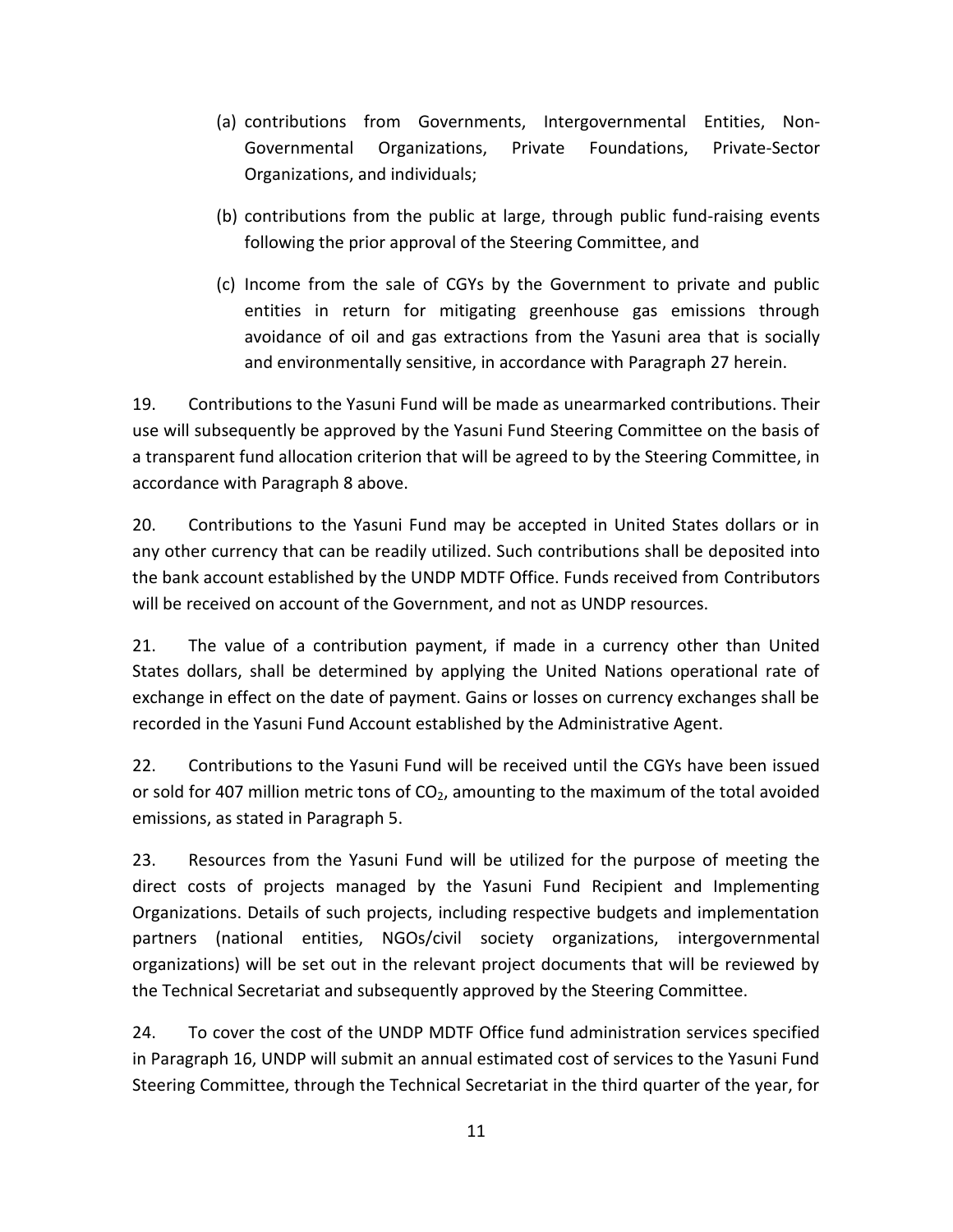services to be provided in the following year. The annual estimated costs will be reviewed and approved by the Yasuni Fund Steering Committee and payment will be made to UNDP out of the Yasuni Fund Account prior to the commencement of the fund administration services. Until such time that the Yasuni Fund Account has sufficient funds to cover the Administrative Agent's services, the Government will provide such funds directly to UNDP, following the signature of the Memorandum of Agreement (MOA) between the Government and UNDP specified in Paragraph 15(a). As soon as the Yasuni Fund Account has received sufficient funds, the Government will be reimbursed the cost it has paid to UNDP for the Administrative Agent's services, following approval of the Steering Committee.

25. The Government Coordinating Entity through the Yasuni Fund Recipient and Implementing Organizations shall assume full programmatic and financial accountability for the funds disbursed to them by the UNDP MDTF Office as Administrative Agent upon the instruction of the Steering Committee. Such funds shall be administered by each Yasuni Fund Recipient and Implementing Organization in accordance with the National Regulatory Framework, provided that national financial regulations and rules do not contravene the principle of UNDP's Financial Regulations and Rules.

#### <span id="page-11-0"></span>**Yasuni Guarantee Certificates (CGY)**

26. In exchange for contributions, the Government will provide a guarantee to maintain the Yasuni ITT field oil reserves underground indefinitely. Where the contribution is below the minimum threshold, established by the Steering Committee in its Rules of Procedure, it shall constitute a donation to the Yasuni Fund and will not entitle the Contributor to Yasuni Guarantee Certificates (CGYs). Upon receipt of contributions by the Administrative Agent and its subsequent notice to the Government Coordinating Entity of the amount of such contributions, the Government will issue within 30 days CGYs in US dollars equivalent to the face value of each contribution. The CGYs will also include the metric tons of  $CO<sub>2</sub>$  avoided according to the price, at that date, of the European Union Allowances (EUAs) in the Leipzig Carbon Market. The CGY is an instrument that does not earn interest and does not have an expiration or maturity date as long as the Government maintains its commitment not to exploit the Yasuni ITT oil reserves.

27. In addition, if in the future the world carbon market accepts the CGYs as equivalents of Emission Permits, the Government will issue CGYs for sale to private and/or public entities in mitigating greenhouse gas emissions through avoidance of oil and gas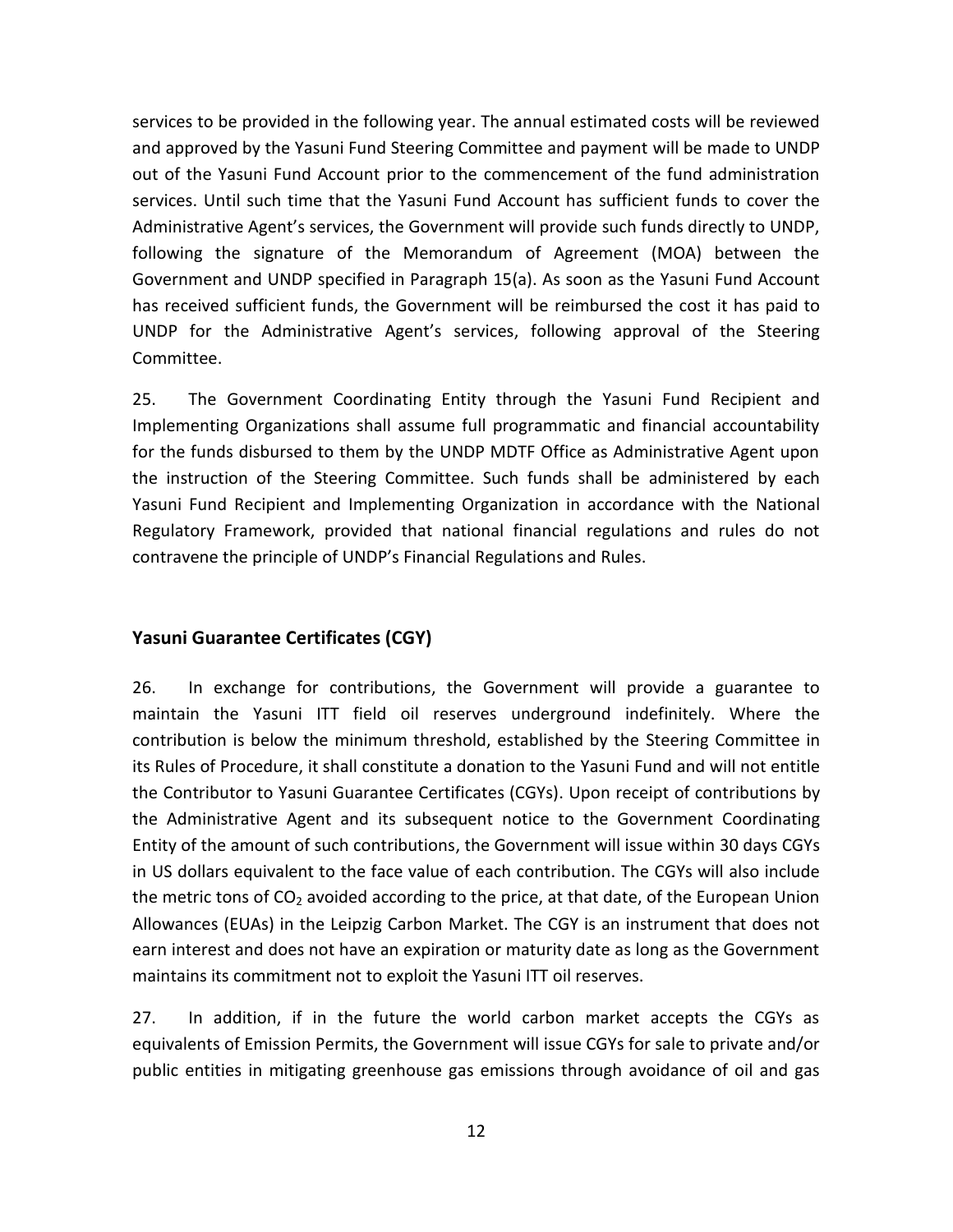extractions from megabiodiverse areas that are highly socially and environmentally sensitive.

28. Consistent with Paragraph 22, the maximum total amount of CGYs issued by the Government will be equivalent to the value of a total of 407 million metric tons of  $CO<sub>2</sub>$  not emitted as a result of preserving the Yasuni ITT oil reserves.

29. In the event that the Government defaults on its commitment and decides to initiate oil prospecting in the Yasuni ITT oil fields, the CGYs will entitle the holders to be reimbursed by the Government the equivalent to the face value of the CGYs in US dollars<sup>2</sup>, in such form as shall be agreed between the Government and the Contributor. In that event, the uncommitted balance of the Capital Fund Window shall be used by the Government towards the reimbursement to the Contributors of the face value of the CGYs. To this end, the uncommitted balance of the Capital Fund Window, if any, shall be returned to the Contributors in the proportion of their contribution. Once the Government notifies the Steering Committee and the Administrative Agent of its decision to initiate oil prospecting in the Yasuni ITT oil fields, the Yasuni Fund accounts will thereafter be wound up so as to permit the orderly closure of the Yasuni Fund, including settlement of claims on issued CGYs.

30. The contributions to the Yasuni Fund must reach a minimum threshold of US\$ 100 million by the end of 2011. The Yasuni Fund will be assessed every two years regarding the contributions obtained according to the present value and considering the expected minimum amount of US\$ 3.6 billion in 13 years. In the case that the Yasuni Fund does not receive US\$ 100 million by December 2011, the Government will refund the Contributors with the exception of those that have explicitly expressed their interest in donating these resources for the activities described in Paragraph 8.

#### <span id="page-12-0"></span>**Governance Structure**

 $\overline{a}$ 

31. The overall governance structure of the Yasuni Fund is depicted in Figure 2.

 $2$  If the contribution is received in currency other than US dollars, in the event repayments have to be made by the Government of Ecuador to the contributors, the repayments will be made applying the original United Nations operational rate of exchange used by the Administrative Agent to record the contribution.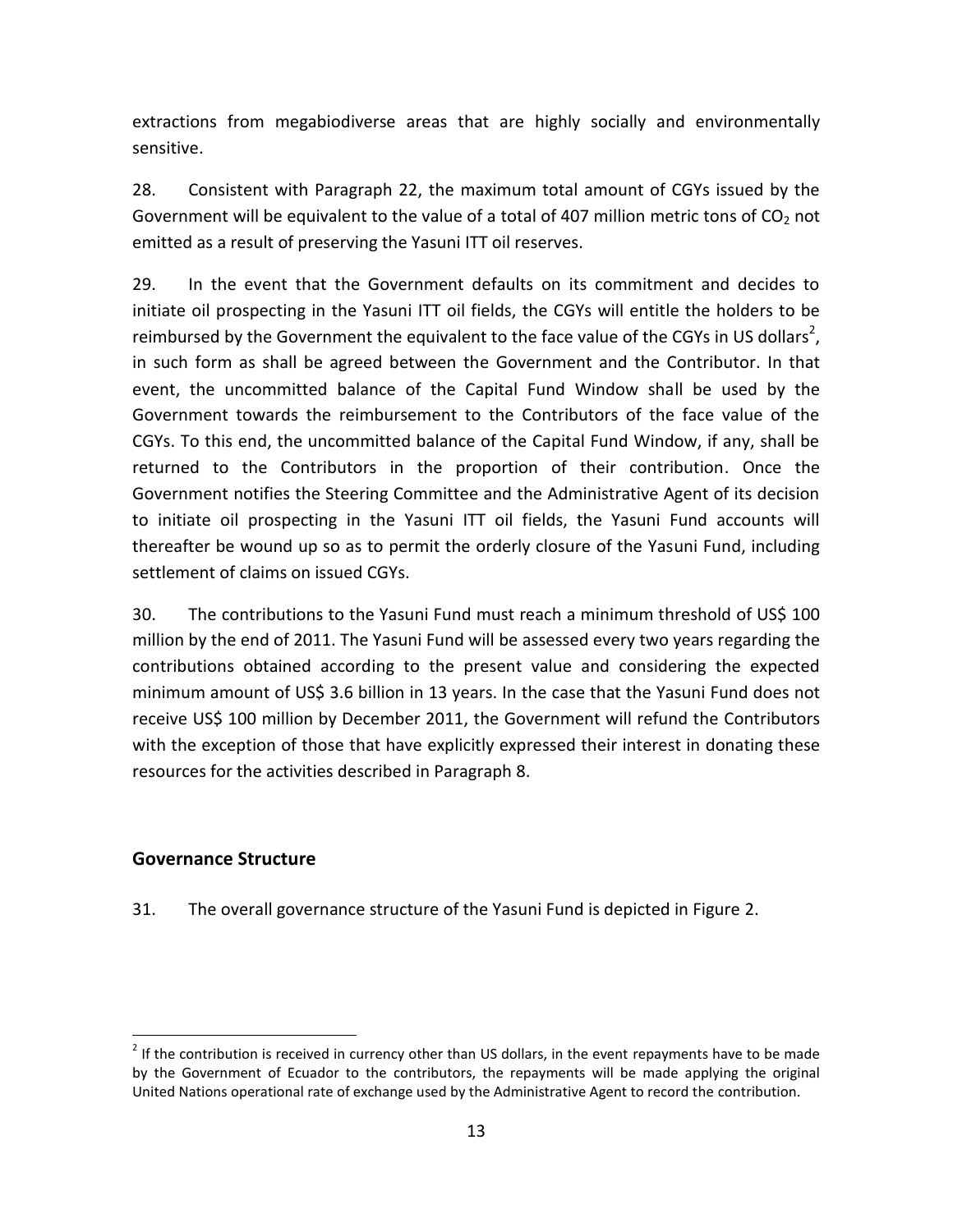#### <span id="page-13-0"></span>**The Yasuni Fund Steering Committee**

32. The Yasuní Fund shall be governed by a Steering Committee chaired by a representative of the Government. The Steering Committee will have six full members, each one with a vote: (i) three representatives of the Government, including the Chairperson with casting vote; (ii) two representatives from the Contributor Governments; and (iii) one Ecuadorian civil society representative. After the launch of the Yasuni Fund, the Government will establish the Steering Committee as soon as possible, and thereafter the Steering Committee will establish its Rules of Procedure.

33. The UNDP Resident Representative, who also serves as the UN Resident Coordinator, and the Executive Coordinator of the UNDP MDTF Office, representing UNDP as the Administrative Agent of the Yasuni Fund, will participate in the Steering Committee as *ex officio* members.

34. The Steering Committee may invite other entities, such as those listed below, to hear their views and perspectives on the Yasuni Fund financed activities:

- (a) An entity that is involved in an activity financed by the Yasuni Fund;
- (b) An entity that is affected by the impact of a Yasuni Fund-financed activity, noting in particular organizations and indigenous persons and local communities, and/or
- (c) A national or international entity whose work is of direct relevance to the Yasuni Fund, and where possibilities for collaboration exist.

35. The Head of the Technical Secretariat will act as Steering Committee Secretariat without participation in the decision making process.

36. The Steering Committee shall make decisions by majority, aiming to consensus. In the case of no consensus, the Chairperson will have the casting vote.

37. The Steering Committee shall undertake the following responsibilities:

- (a) Provide overall leadership and set the strategic direction and oversight of the Yasuni Fund;
- (b) Review and make fund allocation decisions on all Yasuni Fund activities, from both the Capital Fund and the Revenue Fund, as recommended by the Government Coordinating Entity and appraised by the Technical Secretariat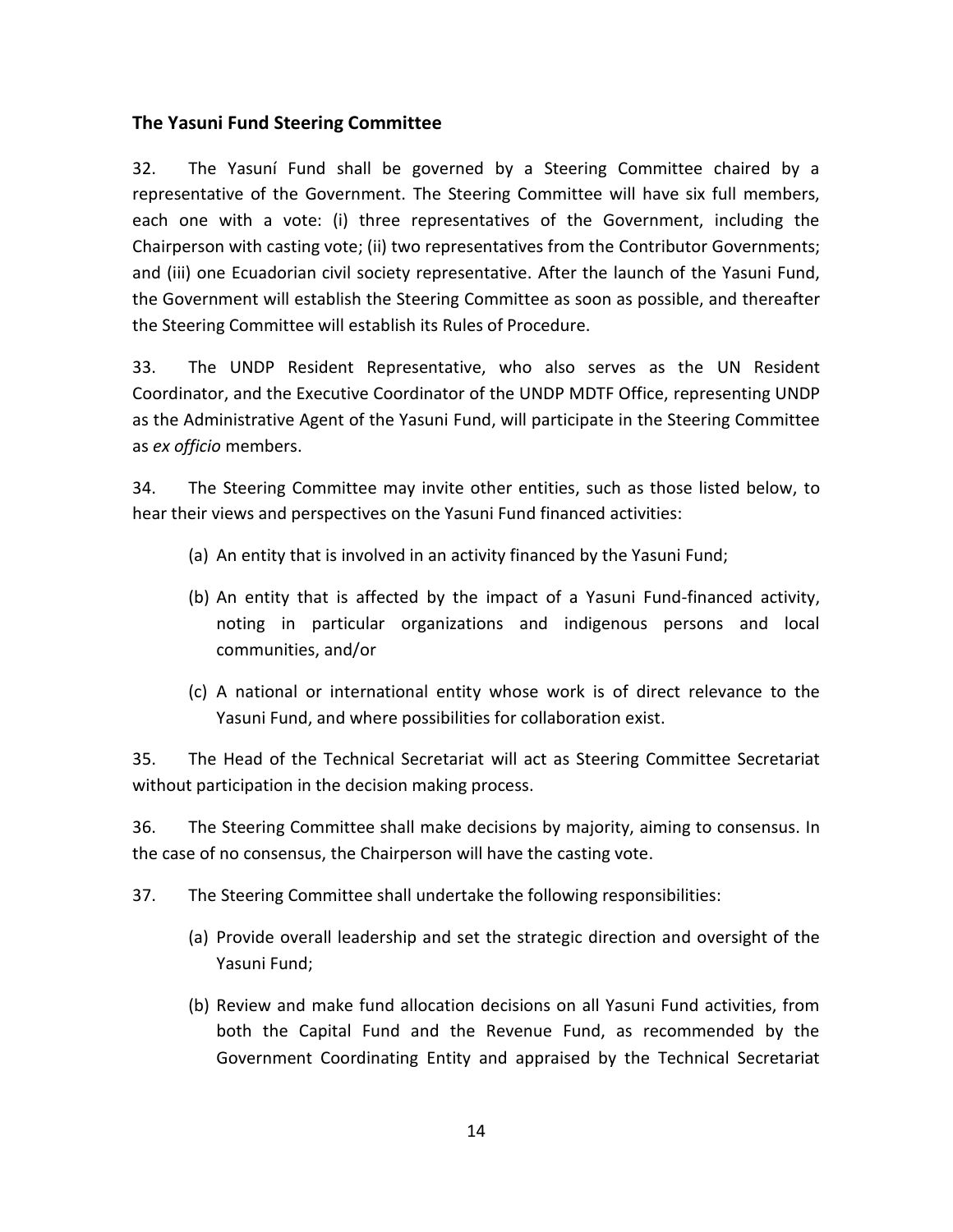and in accordance to the programs set by the Yasuni-ITT Initiative within the framework of the Ecuadorian National Development Plan;

- (c) Authorize the Administrative Agent to release funds to the Recipient and Implementing Organizations;
- (d) Review and approve the *Yasuni Fund Annual Strategic Plan*, which shall include the proposed budget framework and programme priorities for the Capital Fund and Revenue Fund, the Technical Secretariat and other Yasuni Fund entities as relevant. The *Annual Strategic Plan* shall be prepared by the Government Coordinating Entity, in collaboration with the Technical Secretariat;
- (e) Review and approve the annual estimated costs submitted by the Administrative Agent to cover its fund administration services and ensure that payments are made to the Administrative Agent prior to the commencement of the fund administration services.
- (f) Review and approve the *Annual Yasuni Fund Consolidated Report* that will be submitted by the Administrative Agent, for further submission to Contributors and public dissemination. Among other information, the *Annual Yasuni Fund Consolidated Report* shall include the annual consolidated narrative and financial reports of the Yasuni Fund projects, as implemented by the Recipient and Implementing Organizations and compiled and submitted to the Administrative Agent by the Government Coordinating Entity;
- (g) Review and approve, as applicable, the *Final Consolidated Reports* of the Yasuni Fund activities which shall include the final consolidated narrative and financial reports of the Yasuni Fund projects, implemented by the Recipient and Implementing Organizations for further submission to Contributors and public dissemination;
- (h) Maintain oversight of financial management of the Yasuni Fund, including through requesting third party financial audits of Recipient and Participating Organizations, as required;
- (i) Oversee effective monitoring and evaluation of all Yasuni Fund activities to ensure fund-wide success and transparency, including receiving and approving the *Annual Monitoring and Evaluation Report* from the Technical Secretariat, including commissioning independent performance evaluations and "lessons learned" exercises;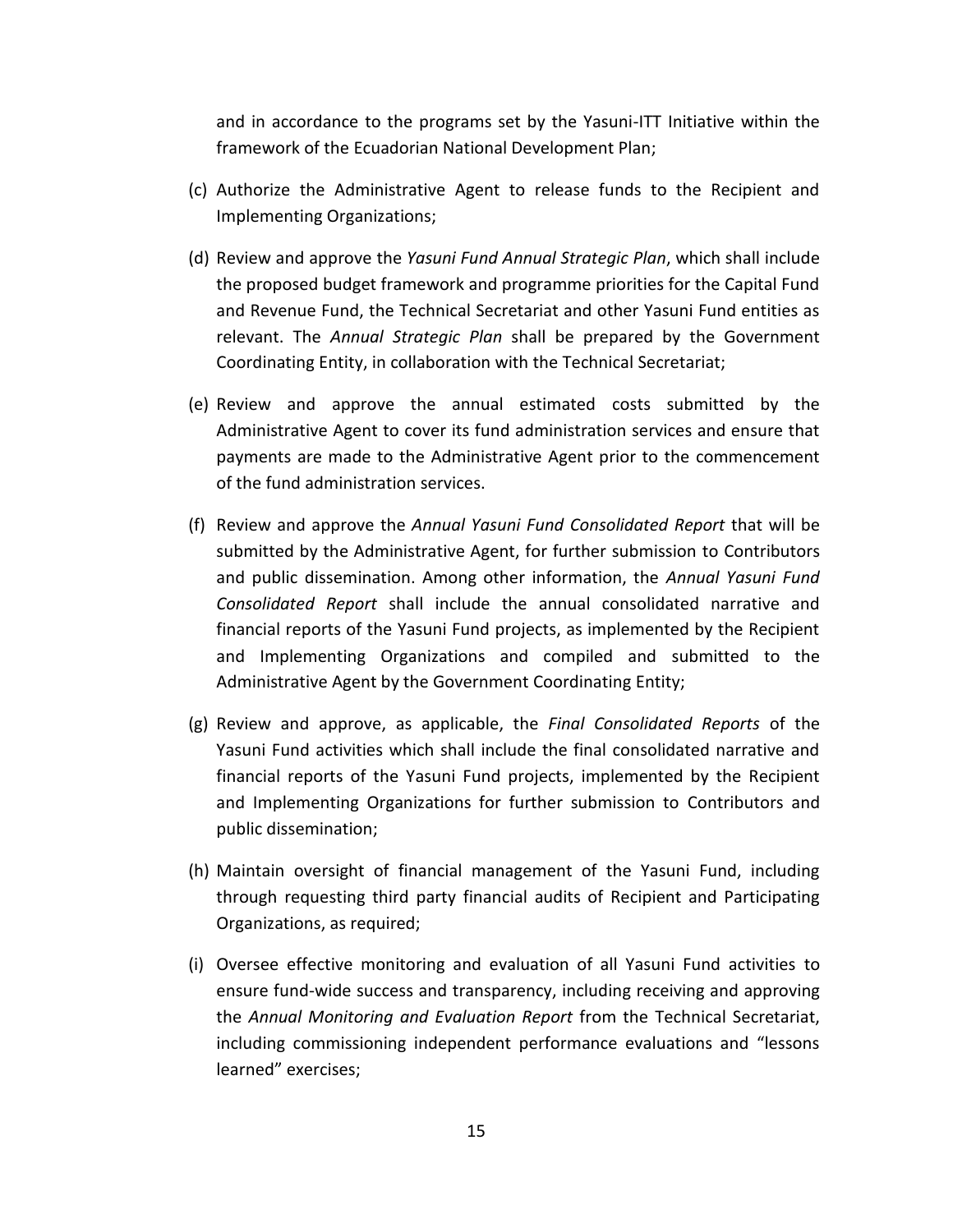- (j) Ensure the implementation of an effective communication strategy; and,
- (k) Ensure coherence and/or collaboration between the Yasuni Fund and national programmes, maintaining close collaboration with national authorities to ensure flexible adaptation of the Yasuni Fund activities to changes in national programmes. It will also ensure coordination with other relevant initiatives related to the United Nations Framework Convention on Climate Change (UNFCCC), the UN Convention on Biological Diversity (CDB), the UN Convention to Combat Desertification (UNCCD), the UN Permanent Forum on Indigenous Issues, the UN Collaborative Programme on Reducing Emissions from Deforestation and Forest Degradation in Developing Countries (UN REDD), and other international and regional organizations and coalitions.

38. The Steering Committee shall meet on a quarterly basis preferably in Quito. Upon request of a member of the Steering Committee for an extraordinary meeting, such a meeting could be accommodated, provided that there is one-month notice in advance of the meeting. Decisions of Steering Committee meetings will be shared with all Yasuní Fund Contributors through the official website and other means.

#### <span id="page-15-0"></span>**The Yasuni Fund Technical Secretariat**

39. The Technical Secretariat of the Yasuni Fund is an impartial entity providing administrative, technical and substantive support to the Steering Committee. The Technical Secretariat shall be staffed by the Government, which will request support from UNDP for the Technical Secretariat, as appropriate. The Secretariat shall provide high quality project appraisals, capacity assessment, monitoring and evaluation of project performance and other analysis, as required.

40. The Technical Secretariat shall undertake four functions under one management structure:

- (a) Technical support,
- (b) Project appraisal based on documentation provided by the Government Coordinating Entity,
- (c) Monitoring and evaluation, and
- (d) Administrative support.
- 41. The Technical Secretariat shall also:
	- (a) follow-up on the Steering Committee meetings to ensure that decisions are implemented, and report back to the Steering Committee as required,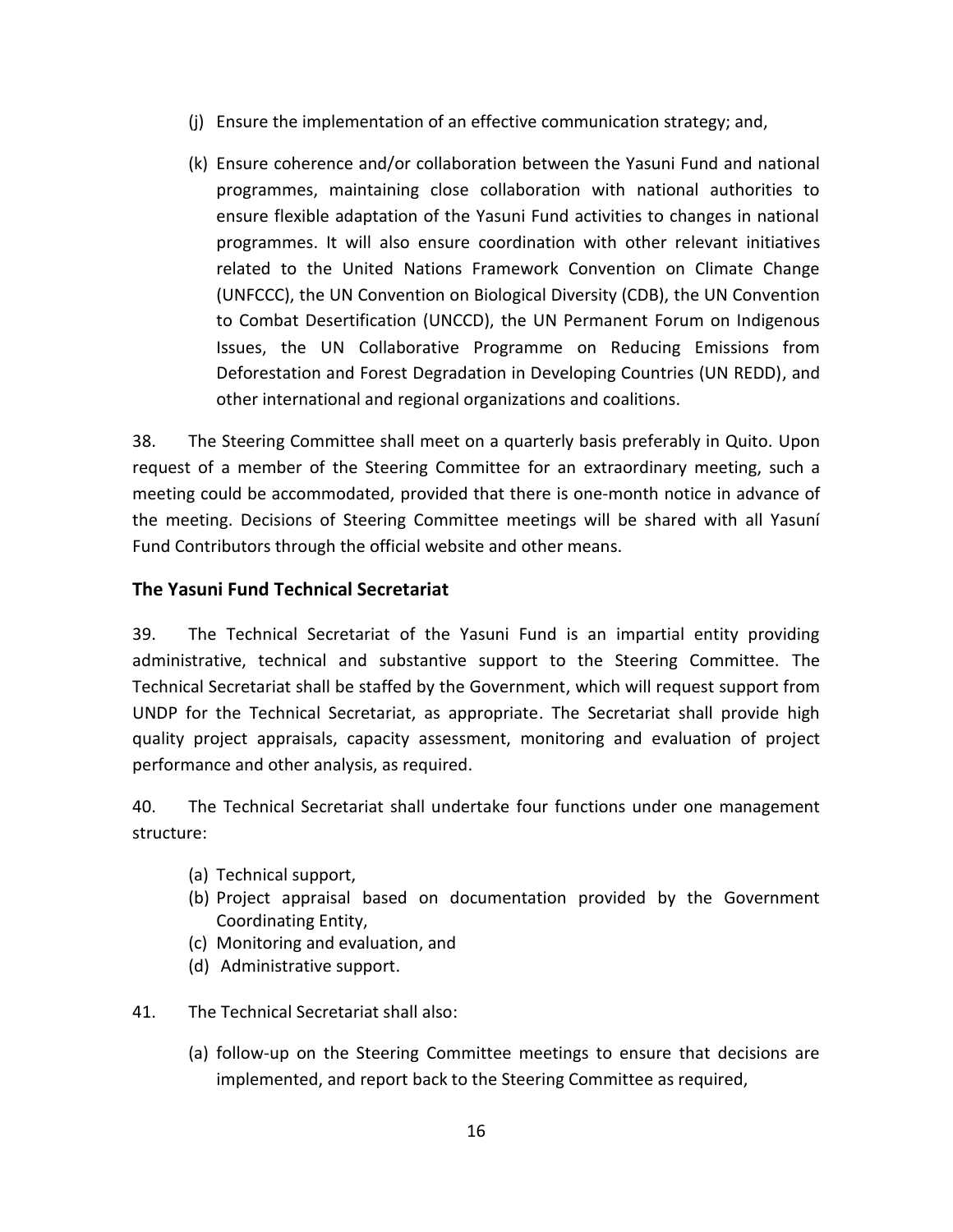- (b) provide liaison and coordination between the Steering Committee, the Government Coordinating Entity and the UNDP MDTF Office; and
- (c) monitor the volume of CGYs issued by the Government to both Contributors to the Yasuni Fund Account and private and public entities that purchase CGYs so as to ensure that the total volume of CGYs issued will not exceed the maximum value of 407 million metric tons of  $CO<sub>2</sub>$  and regularly report to the Steering Committee.

#### <span id="page-16-0"></span>**The Government Coordinating Entity**

42. As the Government designated Government Coordinating Entity, the Ministry of Heritage through the Yasuni ITT Coordination Office, in cooperation with the National Secretary of Planning and Development, as appropriate, shall be responsible and accountable for the effective development, implementation and monitoring and evaluation of the Yasuni Fund portfolio implemented by national entities. Among other tasks, the Government Coordinating Entity shall:

- (a) Instruct the Administrative Agent on the disbursements of the funds approved by the Steering Committee to the Recipient and Implementing Organizations, pursuant to the National Regulatory Framework.
- (b) Assume full programmatic and financial accountability, on behalf of the Government, for activities implemented by the Recipient and Implementing Organizations;
- (c) Promote Government-wide participation, coordination and coherence in the Yasuni Fund;
- (d) Coordinate the design of the overall Yasuni Fund portfolio, including selection of the individual projects that will comprise such portfolio;
- (e) Authorize the development of *Project Proposals* by Recipient and Implementing Organizations;
- (f) Ensure that all *Project Proposals* are relevant to the Yasuni Fund priorities, in accordance with the Ecuadorian National Development Plan, and that all development criteria have been met;
- (g) Submit *Project Proposals* to the Technical Secretariat for appraisal, including follow up as required;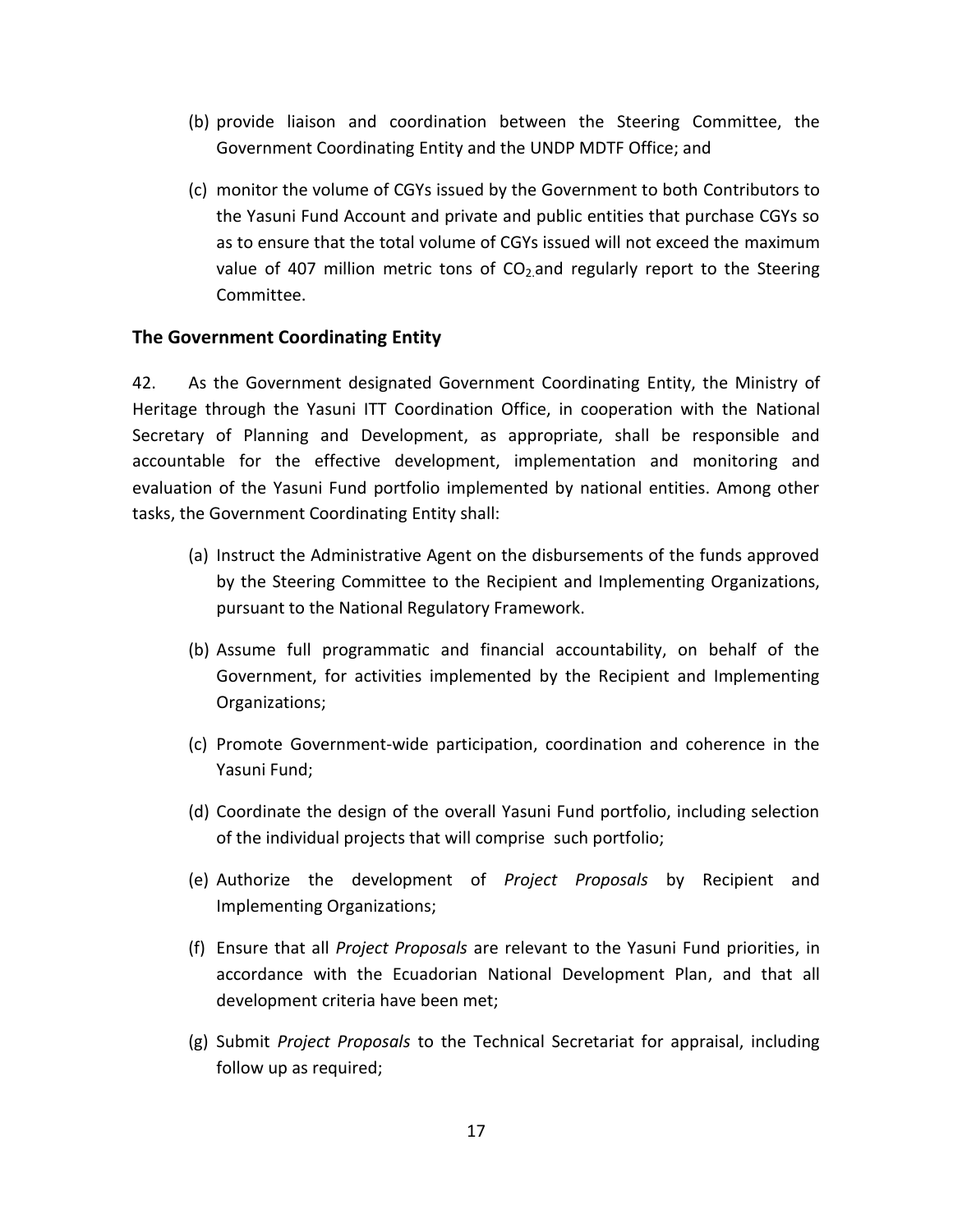- (h) Ensure the timely issue of CGYs and their issuance to Contributors to the Yasuni Fund Account and their sale to private and public entities, and
- (i) Compile and submit to the Administrative Agent the narrative and financial reports of the Yasuni Fund activities implemented by the Recipient and Implementing Organizations.

43. **The Ministry of Heritage' Yasuni ITT Coordination Office**, in cooperation with the Ministry of Finance, will ensure that funds disbursed by the Administrative Agent to the Recipient and Implementing Organizations, as approved by the Steering Committee, for the purposes of the approved activities under the Yasuni Fund, shall not be co-mingled and are released to the Recipient and Implementing Organizations timely.

44. **National Recipient and Implementing Organizations,** through the Government Coordinating Entity, will prepare proposals for funding and submit them to the Steering Committee for approval after review by the Technical Secretariat. Based on the instructions from the Steering Committee, the Administrative Agent will transfer the approved funding to the relevant Recipient and Implementing Organizations.

45. **The Government Coordinating Entity**, through each Recipient and Implementing Organization, shall assume full programmatic and financial accountability for the funds disbursed to them by the Administrative Agent. Each Recipient and Implementing Organization shall establish a separate ledger account under its financial regulations and rules for the receipt and administration of the funds disbursed to it by the Administrative Agent, from the Yasuni Fund Account. This separate ledger account shall be administered by each Recipient Organization and Implementing Organization in accordance with the National Regulatory Framework, including those relating to interest, subject to Paragraph 25 above. This separate ledger account shall be subject exclusively to the internal and external auditing procedures set forth in the National Regulatory Framework, subject to Paragraph 25 herein.

#### <span id="page-17-0"></span>**Project Identification and Review**

46. The development and approval of the Yasuni Fund *Projects* shall follow the following stages:

(a) **Development of a** *Project Proposal:* The development of a *Project Proposal* shall be authorized by the Government Coordinating Entity. The process and criteria for determining the composition of the portfolio and authorizing development of individual projects shall be determined by the Government, according to the established policy, priorities and procedures of the Yasuni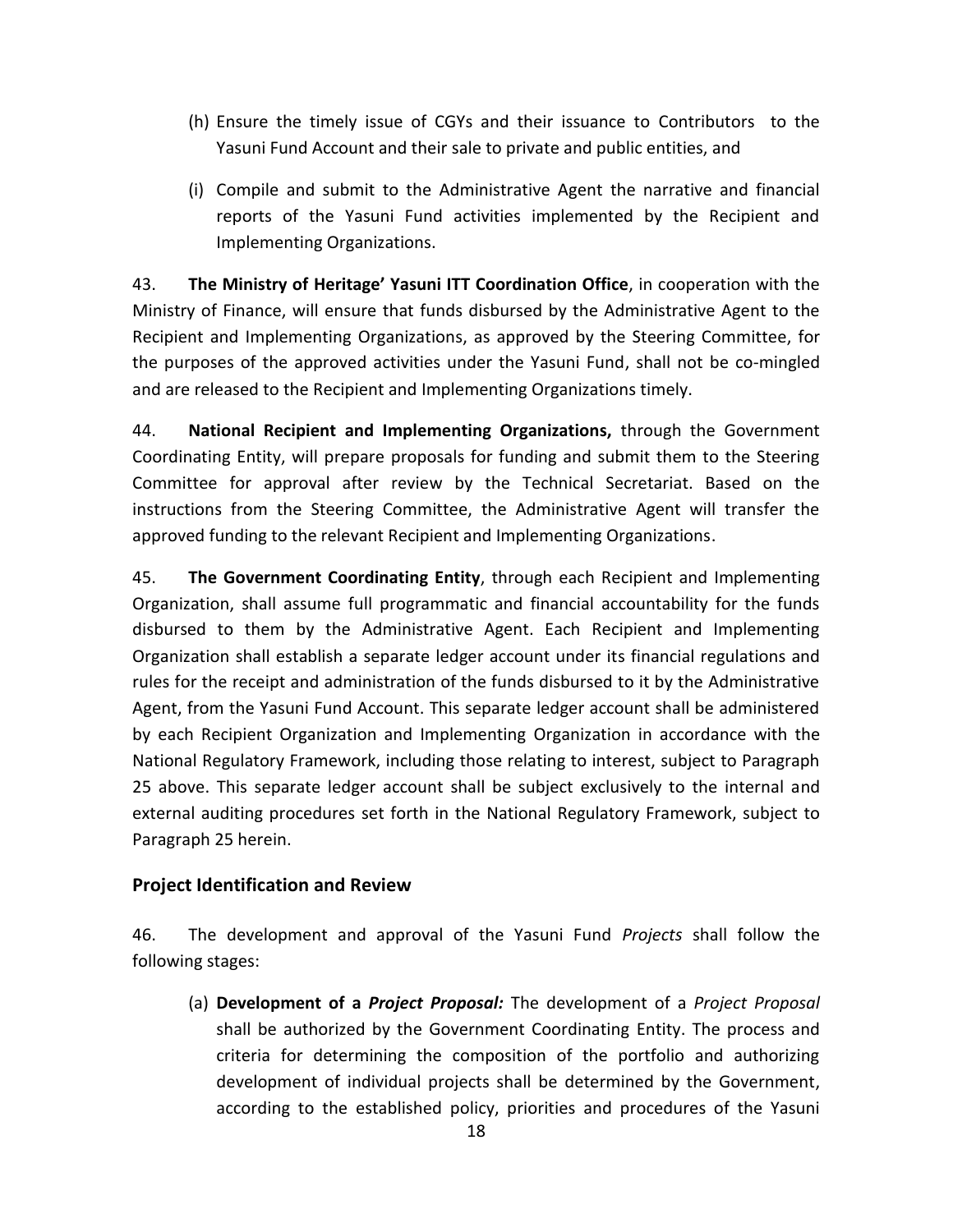Fund and the national investment procedures. *Project Proposals* will use a *Standard Project Application Form* in accordance with the General Guidelines for Investment and Foreign Cooperation developed by SENPLADES. The Recipient and Implementing Organizations shall ensure that each Yasuni Fund *Project Proposal* is supported by the appropriate performance, impact and capacity studies, as outlined in the *Standard Project Template*. Where appropriate, the Recipient and Implementing Organizations shall engage in processes of public consultation, and include consultation results in the proposal;

- (b) **Submission of** *Project Proposals* **for appraisal by the Technical Secretariat:** *Project Proposals,* from both the Capital and Revenue Fund Windows, shall be presented to the Technical Secretariat for appraisal, with all relevant supporting documentation. *Project Proposals* shall be presented through the Government Coordinating Entity, which will make its own recommendation on funding allocation. The Technical Secretariat shall conduct a comprehensive, independent and impartial Technical Appraisal of each *Yasuni Fund Project Proposal*, based on criteria developed in collaboration with the Government Coordinating Entity and approved by the Steering Committee. The appraisal shall include a review of the financial, technical and performance elements of the activity, social and environmental impact studies, and assessment of the institutional capacity of the Recipient or Implementing Organization to ensure the organization has the means to implement the project, among other elements. The Technical Appraisal may be conducted directly by Technical Secretariat personnel. Alternatively, the Technical Secretariat may hire the services from a competent national or international entity.
- (c) **Decision on Funding Allocation by the Steering Committee:** The Technical Secretariat will present the findings of its *Technical Appraisal of Project Proposals* to the Steering Committee, along with all relevant project documentation and the recommendation of the Government Coordinating Entity. At its regular meetings, the Steering Committee will render a decision on funding allocations to each *Project Proposal*, taking into account the recommendations of the Government Coordinating Entity and the findings of the Technical Secretariat appraisal. The Steering Committee may also receive submissions from other interested parties, where these are of direct relevance to the *Project Proposal* under consideration. The Steering Committee shall have access to all information it deems relevant in making its decision. If the Steering Committee rejects a project or if it requests further study or review. It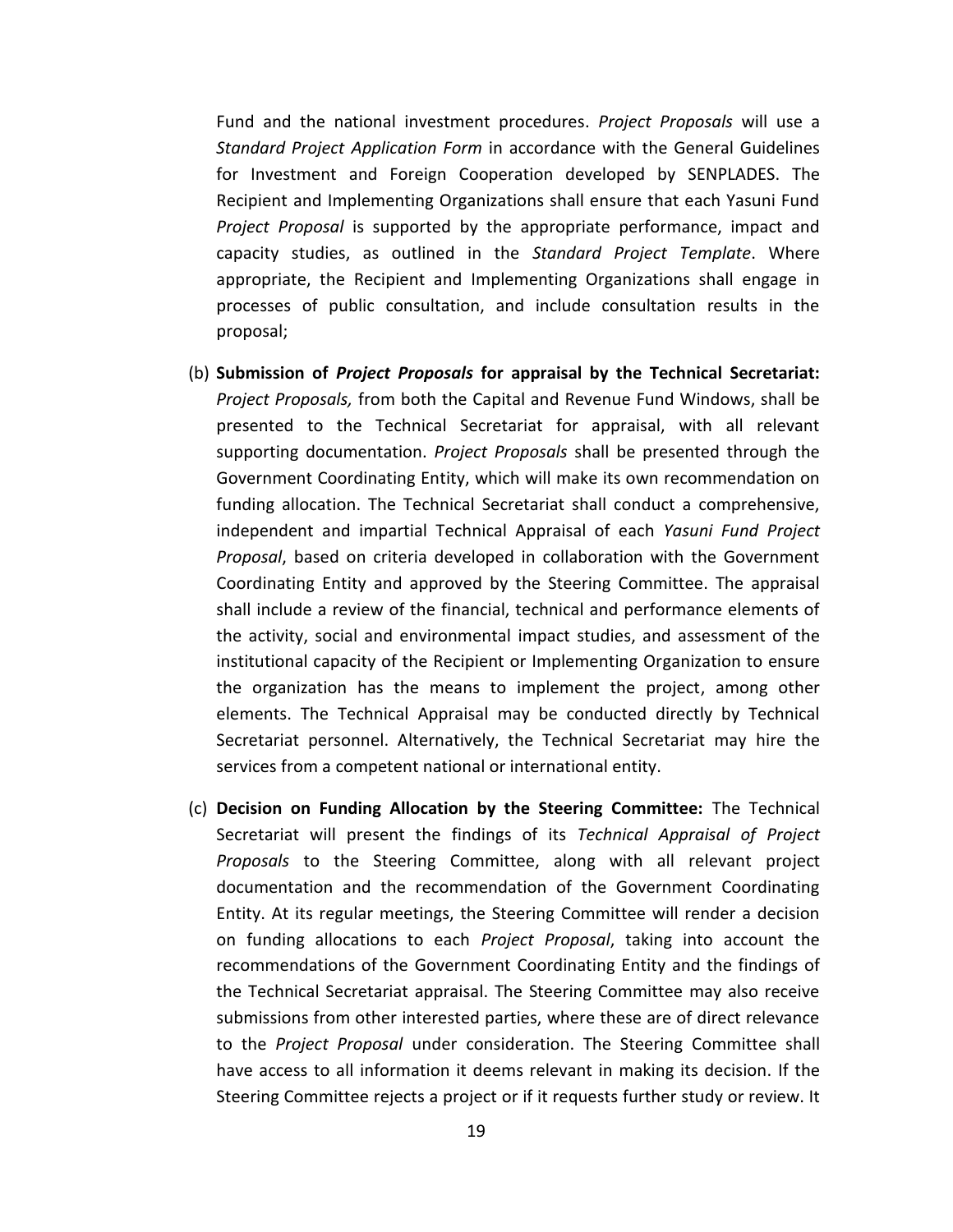shall communicate its decision or request to the Government Coordinating Entity, and will direct the Technical Secretariat to take the appropriate follow up action;

- (d) **Release of funds:** Following its project approval and funding allocation decisions, the Steering Committee will authorize the Administrative Agent to disburse funding promptly from the Yasuni Fund Account to Recipient and Implementing Organizations. The fund transfers to the projects by the Administrative Agent will normally be released quarterly, in accordance with the National Regulatory Framework, in order to avoid interruptions in the ongoing activities due to lack of funds. On a quarterly basis, the Steering Committee will verify the accurate use of the resources for the previous quarter, and will authorize the next fund allocation.
- (e) **On-going Monitoring and Evaluation:** After the funding allocation decision is made, the Recipient and Implementing Organizations, working with the Government Coordinating Entity and the Yasuni Fund Technical Secretariat, shall ensure that each activity is subject to the required standards and procedures for accountability and transparency, including all financial and programme performance monitoring, evaluation and reporting, in accordance with internationally-accepted standards.

#### <span id="page-19-0"></span>**Reporting, Transparency and Accountability**

47. For each project approved for funding from the Yasuni Fund, each Recipient and Implementing Organization through the Government Coordinating Entity shall provide the Administrative Agent with the following statements and reports prepared in accordance with the reporting procedures of the Yasuni Fund:

- (a) Annual narrative progress reports, to be provided no later than three months (March 31) after the end of the calendar year;
- (b) Annual financial statements and reports as of 31 December with respect to the funds disbursed to it from the Yasuni Fund Account, to be provided no later than four months (April 30) after the end of the calendar year;
- (c) Final narrative reports, after the completion of the activities in the approved programmatic document and including the final year of the activities in the approved programmatic document, to be provided no later than four months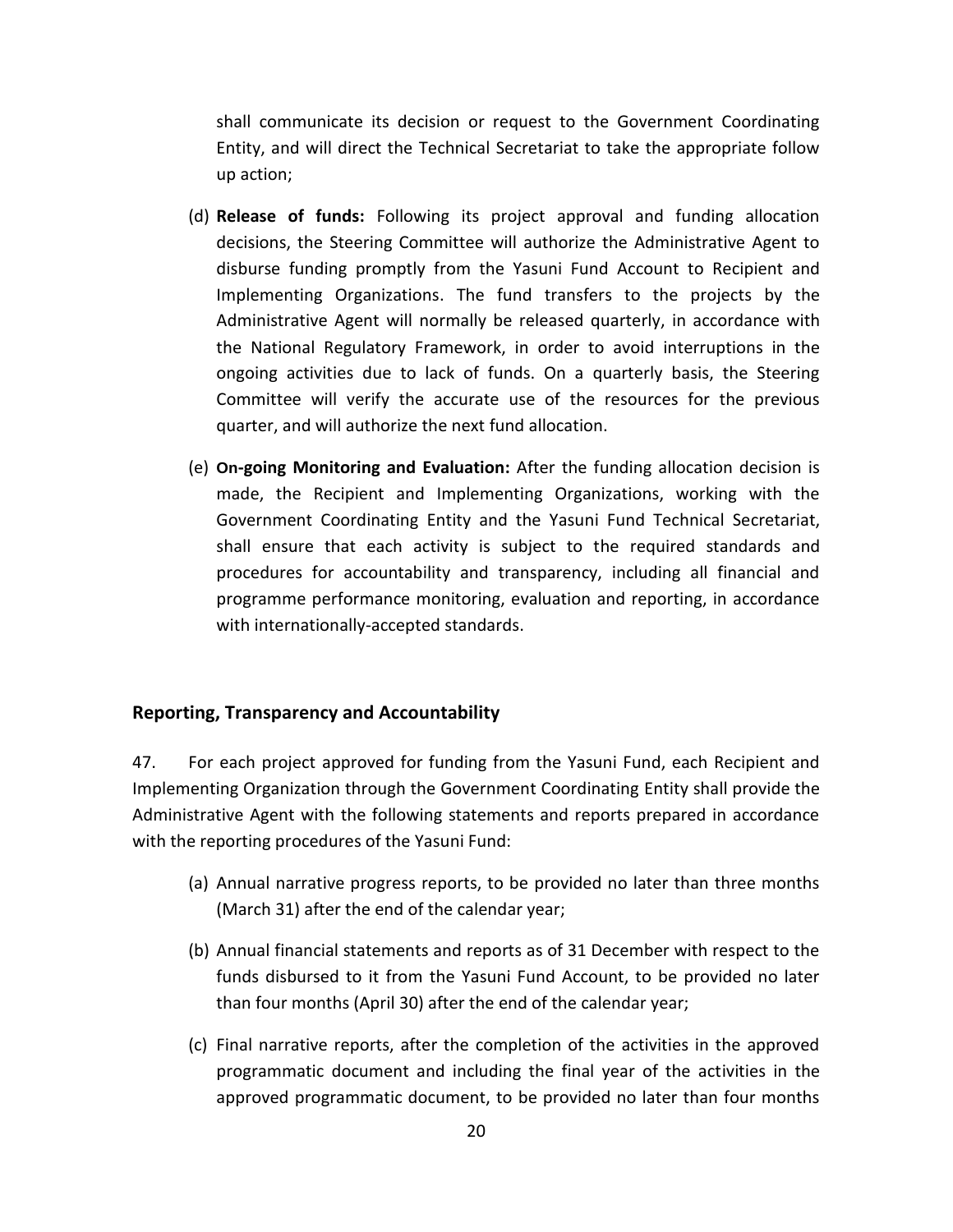(April 30) of the year following the financial closing of the Fund. The final report will give a summary of results and achievements compared to the goals and objectives of the Fund, as applicable.

- (d) Mid-year progress updates that will allow the Government and the Steering Committee to assess project implementation progress on an on-going basis;
- (e) Certified final financial statements and final financial reports after the completion of the activities in the approved programmatic document and including the final year of the activities in the approved programmatic document, to be provided no later than six months (30 June) of the year following the financial closing of the Fund, as applicable.

48. In line with the Memorandum of Agreement, the Administrative Agent will prepare consolidated narrative progress and financial reports, based on the reports referred to in Paragraph 47 (a) to (e) above, and will provide those consolidated reports to each Contributor to the Yasuni Fund Account, as well as the Steering Committee, in accordance with the timetable established in the Standard Administrative Arrangement.

49. The Administrative Agent shall also provide to the Contributors and the Steering Committee an annual certified financial statement on its activities as Administrative Agent ('Report on Sources and Use of Funds') no later than five months (May 31) after the end of the calendar year, as well as a certified financial statement no later than seven months (July 31) of the year following the financial closing of the Fund, as applicable.

#### <span id="page-20-0"></span>**Public Disclosure**

50. The Steering Committee, Government Coordinating Entity and Administrative Agent shall collaborate to ensure full transparency and accountability of the Yasuni Fund operations. The Government and Administrative Agent will ensure that operations of the Yasuni Fund are publicly disclosed on the website of the Yasuni ITT[\(www.yasuni-itt.gov.ec\)](http://www.yasuni-itt.gov.ec/) as well as on the Administrative Agent's website ([http://mdtf.undp.org\)](http://mdtf.undp.org/). Website postings will include a record of decisions of the Steering Committee, summary sheets of proposed and approved projects, project and fund level financial and progress reports, and external evaluation reports, including relevant information on the Yasuni Fund operations.

51. Each Recipient and Implementing Organization shall take appropriate measures to promote the Yasuni Fund. Information given to the press and to the beneficiaries of the assistance provided through the Yasuni Fund, all related promotional material, official notices, reports and publications shall acknowledge the leading role of the Government. In particular, the Administrative Agent will ensure that full recognition is given to the role of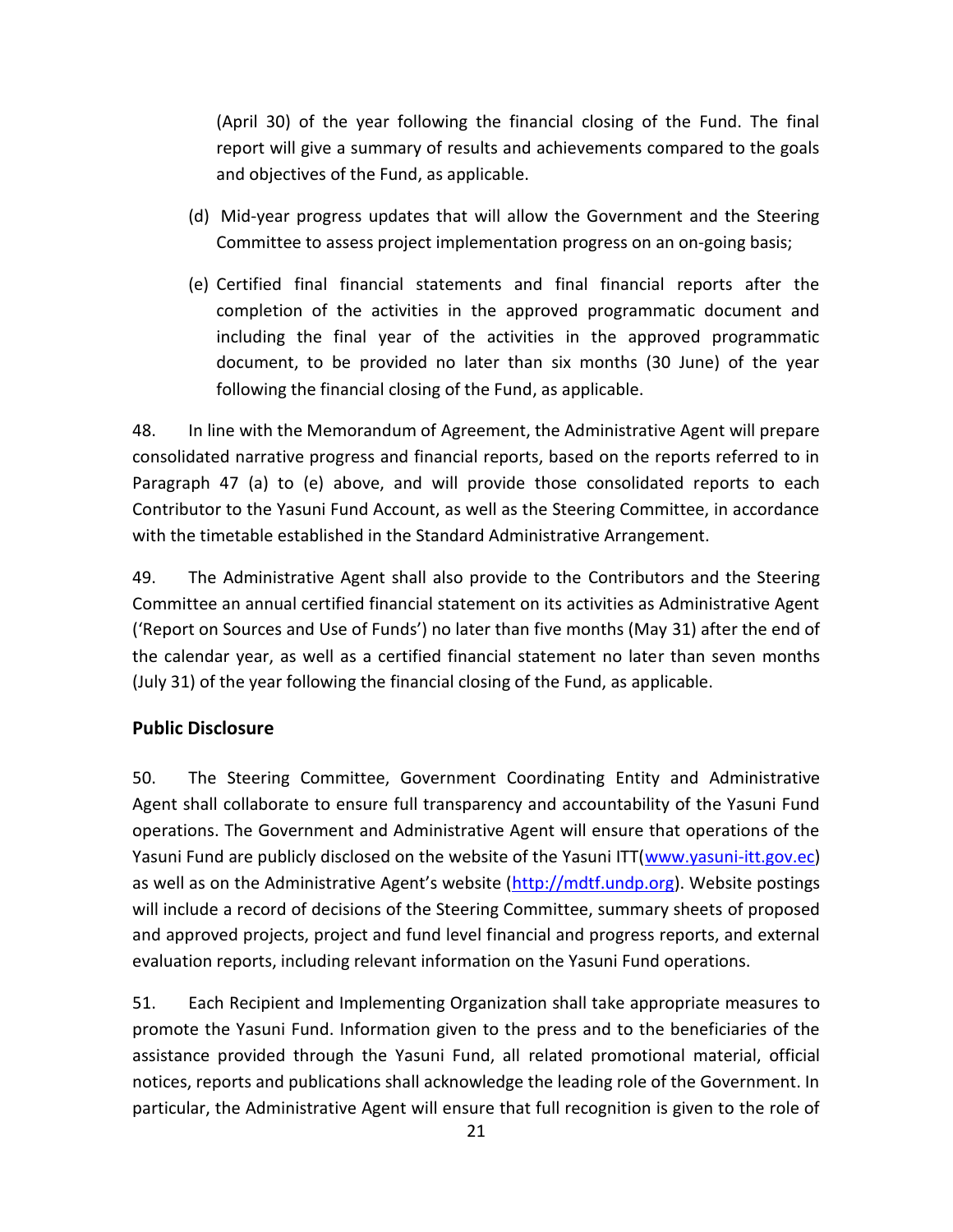the Government and national partners in all external communications relating to the Yasuni Fund.

# <span id="page-21-0"></span>**Other Matters**

# <span id="page-21-1"></span>**Ownership of Equipment, Supplies and Other Property**

52. Ownership of equipment, supplies and other property financed by the Yasuni Fund shall be vested in the Government.

### <span id="page-21-2"></span>**Audit**

53. Project-level auditing shall be subject exclusively to the internal and external auditing procedures provided in the National Regulatory Framework. The activities of the UNDP MDTF Office, as the Administrative Agent shall be subject exclusively to the internal and external auditing procedures provided in the financial regulations, rules and directives of UNDP.

# <span id="page-21-3"></span>**Evaluation and Independent Lessons Learned Review**

54. The Steering Committee will ensure that the Technical Secretariat develops an appropriate Monitoring and Evaluation Plan so that all projects supported by the Yasuni Fund will undertake proper monitoring and final evaluation which will assess the relevance and effectiveness of the intervention, and measure the development impact of the results achieved, on the basis of the initial analysis and indicators described at the time of programme formulation.

55. In view of the unique features of the Yasuni Fund and its possible relevance and lessons for other similar initiatives of other developing countries, the Steering Committee shall commission an independent "lessons-learned and review studies" of the entire operation of the Yasuni Fund, as appropriate.

56. The Government Coordinating Entity will ensure the development of a system for evaluation of the Fund's use of resources and operations in accordance with the National Regulatory Framework.

# <span id="page-21-4"></span>**Termination of the Yasuni Fund**

57. Notwithstanding completion of the projects financed from the Yasuni Fund, as applicable, any unutilized balances shall continue to be held in the Yasuni Fund Account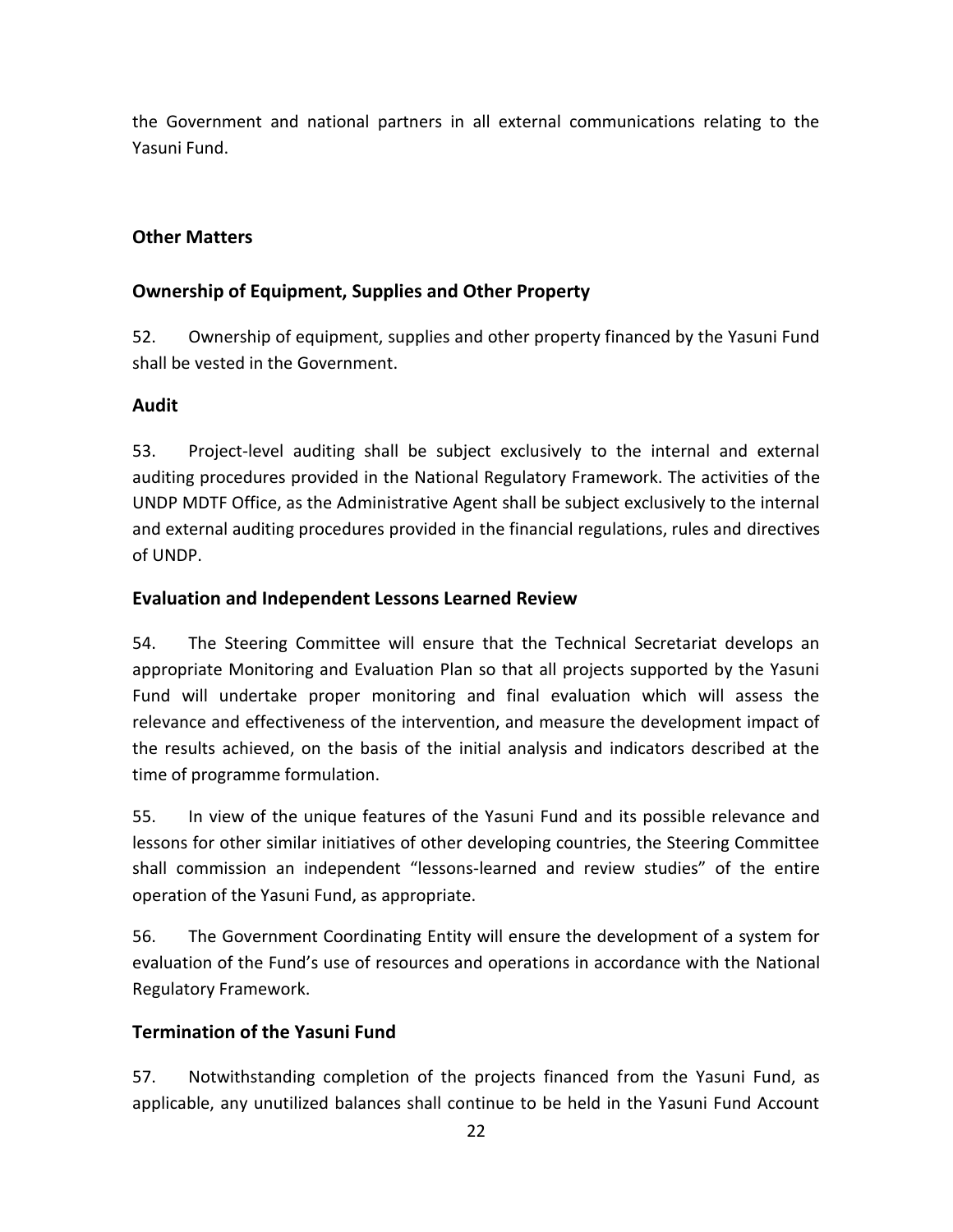until all commitments and liabilities incurred in the implementation of the projects have been satisfied and project activities have been brought to an orderly conclusion.

58. Any balance remaining in the Yasuni Fund Account or in the individual Recipient, or Implementing Organizations' separate ledger accounts upon winding up of the Yasuni Fund will be used for a purpose as decided by the Steering Committee or will be returned to the Government.

59. The Yasuni Fund has an undetermined termination date since the fund will continue generating revenue payments over the years. However, UNDP's role as the Yasuni Fund Administrative Agent shall be limited until there are no further contributions to the Yasuni Fund, as detailed in Paragraph 17 herein or a new national or international successor is selected by the Steering Committee in consultation with the Contributors.